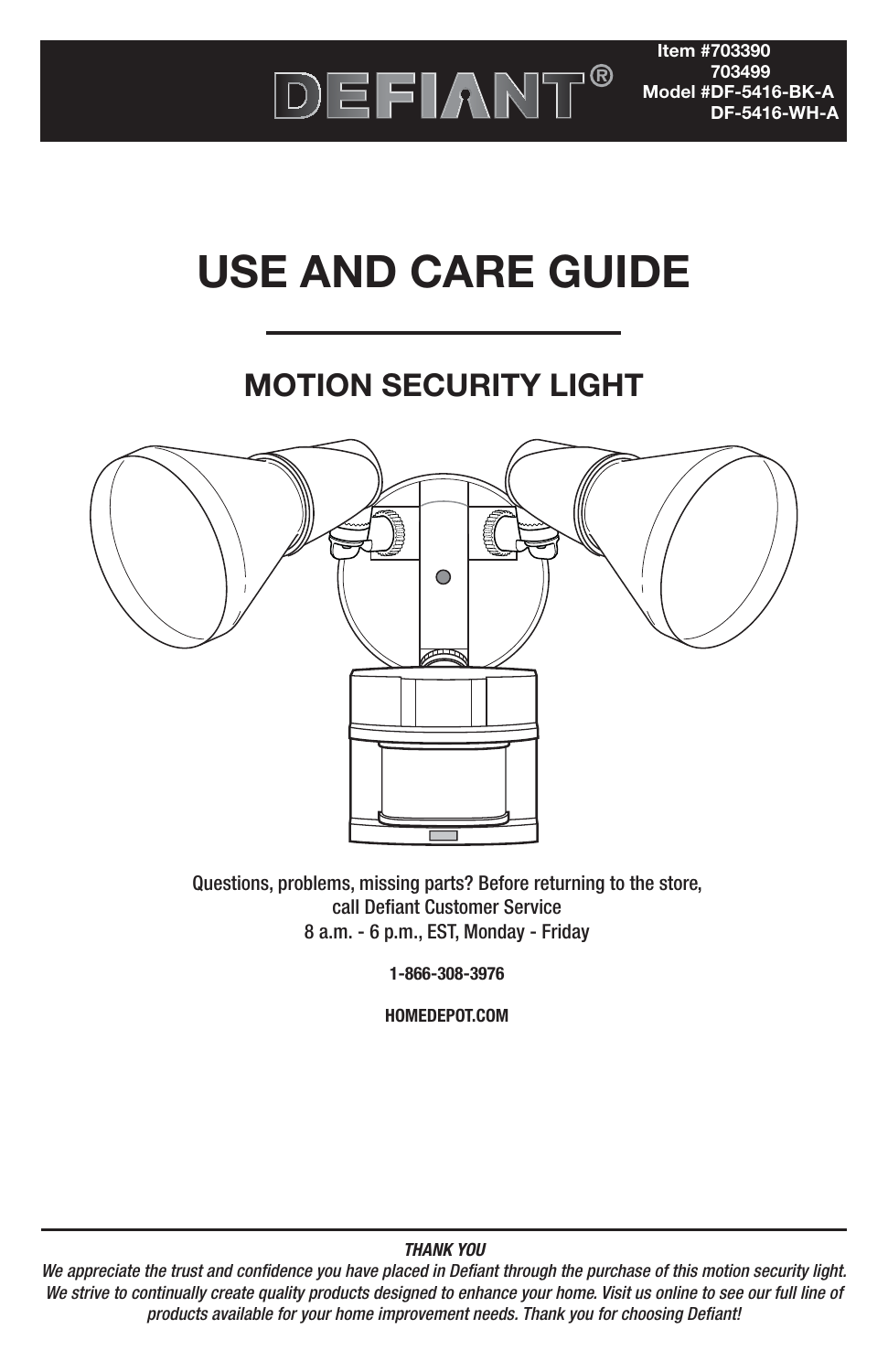### **Table of Contents**

| Planning Installation 3 |  |
|-------------------------|--|

### **Safety Information**

#### **PRECAUTIONS**

Please read and understand this entire manual before attempting to assemble, install, or operate this light fixture.

This light fixture requires 120-volts AC.

Some codes require installation by a qualified electrician.

This light fixture must be properly grounded.

This light fixture is intended for use with the enclosed gasket and with a junction box marked for use in wet locations.

For proper operation, this light fixture should be:

- $\Box$ Installed outdoors to a wall or eaves
- $\Box$  Installed 8 ft. (2.4 m) above the ground (If the light fixture is mounted higher than recommended, aiming the sensor down will reduce the coverage area.)
- $\Box$  Do not leave the "ON-TIME" switch in the "TEST" position. The frequent ON/OFF cycling of the light fixture will reduce the life of the bulb

**WARNING:** Turn the power off at the circuit breaker or fuse. Place tape over the circuit breaker switch and verify power is off at the light fixture.



**WARNING:** Risk of fire. Do not aim the bulbs at a combustible surface within 3 ft. (1 m).



**WARNING:** Risk of fire. Keep the bulbs at least 2 in. (51 mm) from combustible materials.



**CAUTION:** Keep the motion sensor at least 1 in. (25 mm) away from the bulbs.



**CAUTION:** Keep the bulb holders 30° below horizontal to avoid water damage and electrical shock.



**CAUTION:** To avoid water damage and the risk of electrical shock, the motion sensor controls must be facing the ground when the installation is complete.



**CAUTION:** Burn hazard. Allow the light fixture and the bulb to cool before touching.



**CAUTION:** Do not cut any wires with factory installed wire connectors or remove the wire connectors.

**NOTICE:** Do not connect this light fixture to a dimmer switch or timer.

### **Warranty**

#### **2-YEAR WARRANTY**

Contact the Customer Service Team at 1-866-308-3976 or visit www.homedepot.com.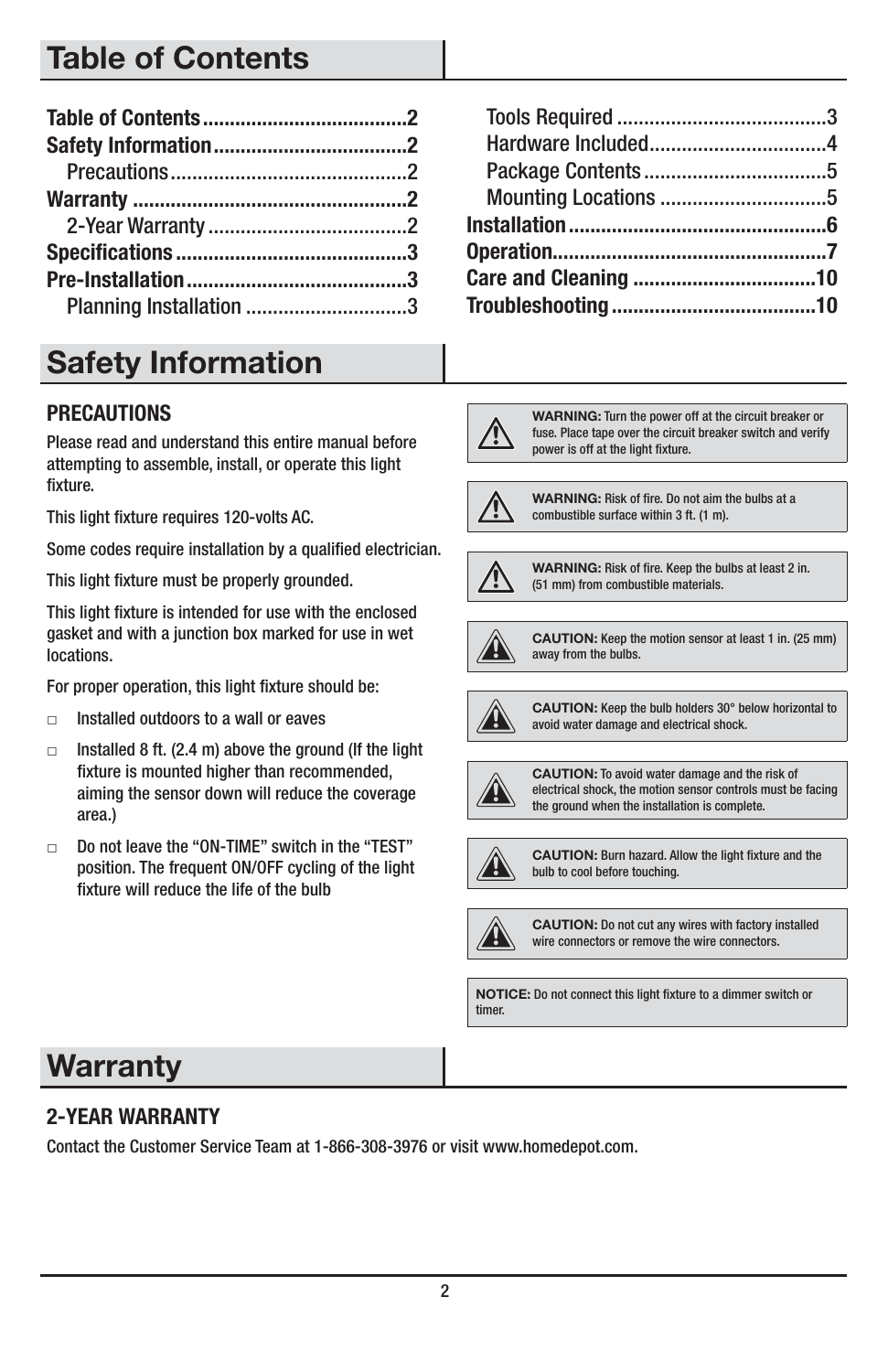### **Specifications**

| Range                                        | Up to 70 ft. (21.3 m) - Varies with surrounding temperature                                            |
|----------------------------------------------|--------------------------------------------------------------------------------------------------------|
| <b>Sensing angle</b>                         | Up to $180^\circ$                                                                                      |
| <b>Electrical load - incandescent</b>        | Up to 240 watt maximum (Up to 120 watt maximum per bulb<br>holder)                                     |
| Electrical load - self-ballasted CFL (SBCFL) | Up to 60 watt maximum PAR 38 dimmable SBCFL (Up to 30 watt<br>maximum per bulb holder) - Outdoor rated |
| <b>Power requirements</b>                    | 120 VAC, 60 Hz                                                                                         |
| <b>Operating modes</b>                       | Test, Auto, Manual                                                                                     |
| <b>Bulb modes</b>                            | Security, BulbSaver, AlertFlash                                                                        |
| <b>Time delay</b>                            | 1, 5, 20 minutes                                                                                       |
| <b>DualBrite timer</b>                       | Off, 3 hours, 6 hours, dusk-to-dawn                                                                    |

### **Pre-Installation**

#### **PLANNING INSTALLATION**

Before installing the light fixture, ensure that all parts are present (see Hardware Included on page 4). If any part is missing or damaged, do not attempt to assemble, install, or operate this light fixture.

Estimated installation time: 30 minutes

#### **TOOLS REQUIRED**

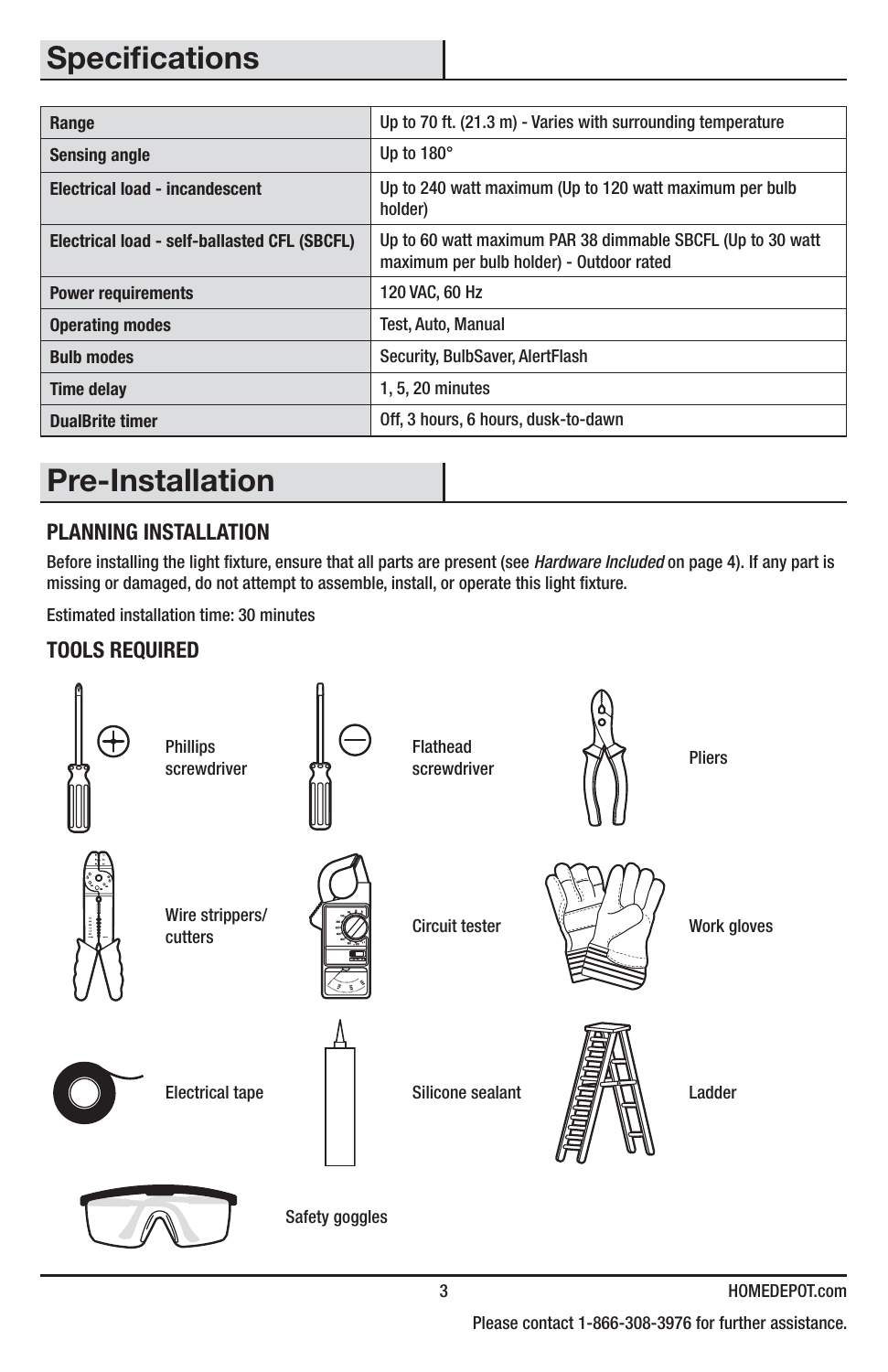### **Pre-Installation (continued)**

#### **HARDWARE INCLUDED**



| Part      | <b>Description</b>              | <b>Quantity</b> |
|-----------|---------------------------------|-----------------|
| AA        | Wire connector                  | 3               |
| <b>BB</b> | Rubber plug                     |                 |
| CC        | <b>Mounting bolt</b>            |                 |
| DD        | <b>Mounting bracket screw</b>   | 2               |
| EE.       | <b>Mounting bracket screw</b>   | 2               |
| <b>FF</b> | <b>Mounting bracket screw</b>   | $\overline{2}$  |
| GG        | Gasket (not to scale)           |                 |
| HH        | Mounting bracket (not to scale) |                 |
| II        | Plastic hanger (not to scale)   |                 |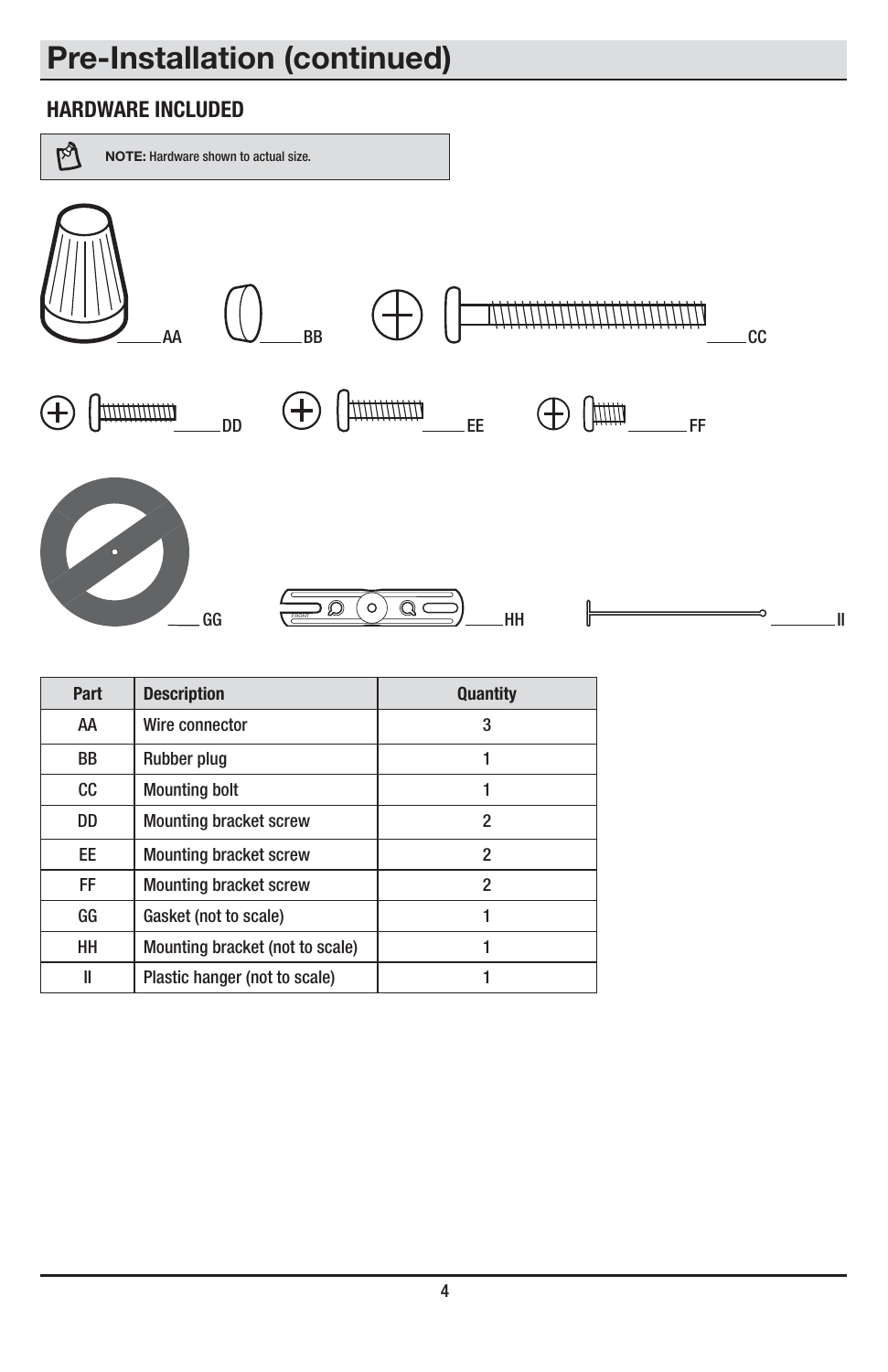### **Pre-Installation (continued)**

#### **PACKAGE CONTENTS**



| Part | <b>Description</b>   | <b>Quantity</b> |
|------|----------------------|-----------------|
| А    | <b>Bulb holder</b>   |                 |
| В    | Canopy               |                 |
| C    | <b>Motion sensor</b> |                 |
| D    | Shell                |                 |

#### **MOUNTING LOCATIONS**

- $\Box$  Determine the mounting location – a wall or under an eave.
- $\Box$  Position bulb holders (A) in the general direction of the desired light coverage and tighten the lock nuts (1) and the thumb screws (2).
- $\Box$  If needed, lift the motion sensor (C) up and rotate it so the controls face the ground after installation. Tighten the clamp screw (3) when done. Do not overtighten.

M

**NOTE:** If the motion sensor (C) pops out of the ball joint, loosen the clamp screw (3), push the motion sensor (C) back into the ball joint, and tighten the clamp screw (3). Do not overtighten.

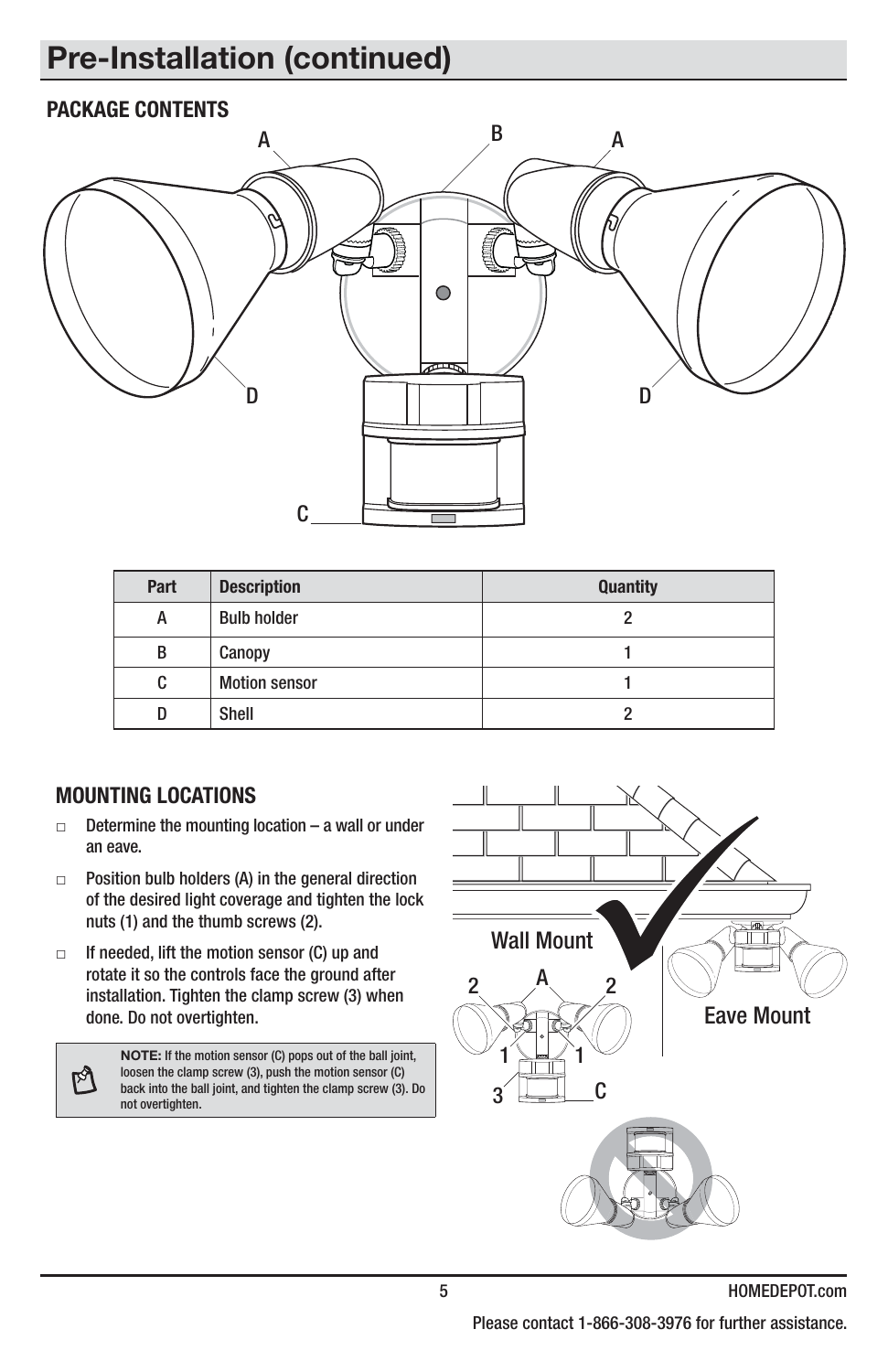### **Installation**



#### **Installing the Mounting Bracket**



**WARNING:** Turn the power off at the circuit breaker or fuse. Place tape over the circuit breaker switch and verify power is off at the light fixture.

#### $\Box$ Remove the existing light fixture.

 $\blacksquare$  Install the mounting bracket (HH) with the stamped word "FRONT" facing away from the junction box. Use the mounting bracket screws (DD, EE, or FF) that best fit the junction box.

> **NOTE:** Firmly pull on the mounting bracket to verify it is securely mounted to the junction box. If necessary, use the screws that were removed from the existing light fixture.





#### **3 Wiring the Light Fixture**

**CAUTION:** Do not cut any wires with factory installed wire connectors or remove the wire connectors.

- $\Box$  Connect the light fixture wires to the junction box wires with wire connectors (AA):
	- $\Box$ White to white
	- $\Box$ Black to black
	- $\Box$ Bare or green ground wire to house ground



#### 2 Hanging the Light Fixture **Temporarily**

- $\Box$  Insert the small end of the plastic hanger (II) through the center hole of the canopy (B) and the gasket (GG).
- $\Box$  Insert the small end of the plastic hanger (II) into one of the two small, slotted holes on the mounting bracket (HH).
- $\Box$  Route the light fixture wires through the large holes in the gasket (GG).



### **4 Mounting the Light Fixture**

- $\Box$ Remove the plastic hanger (II).
- $\Box$  Insert the small end of the mounting bolt (CC) through the center hole of the canopy (B) and the gasket (GG).
- - Align the mounting bolt (CC) with the center hole in the mounting bracket (HH) and tighten securely. Do not overtighten.
- $\Box$  Push the rubber plug (BB) firmly into the mounting bolt hole on the canopy (B).

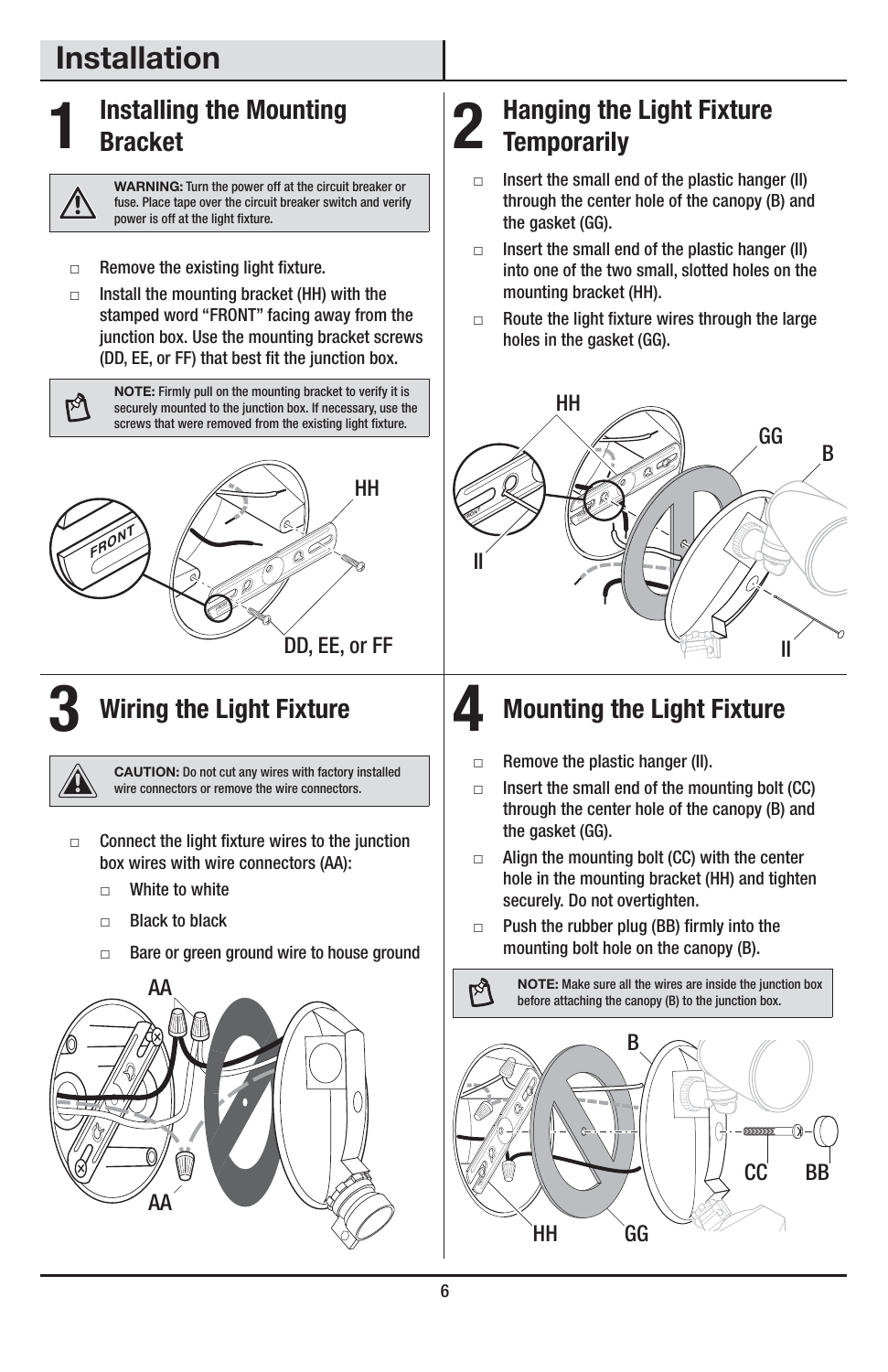### **5 Caulking Around the Light Fixture**

 $\Box$  Caulk around the canopy (B) and mounting surface with silicone sealant (not included).



### **Operation**

## **1 Adjusting the Bulb Holders**

**WARNING:** Risk of fire. Do not aim the bulbs at a combustible surface within 3 ft. (1 m).



**WARNING:** Risk of fire. Keep the bulbs at least 2 in. (51 mm) from combustible materials.



W

M

**CAUTION:** Keep the sensor at least 1 in. (25 mm) away from the bulbs.

**CAUTION:** Keep bulb holders 30° below horizontal to avoid water damage and electrical shock.

- $\Box$  Turn the power on at the circuit breaker or fuse and turn on the wall switch.
- $\Box$  Loosen the lock nut (1) and thumb screw (2) to adjust the bulb holders (A) for the desired light coverage.
- $\Box$ Tighten the lock nut (1) and thumb screw (2).

**NOTE:** Do not rotate the bulb holders more than 180° from the factory setting.



### **6 Installing the Shells and Bulbs**

- $\Box$  Align the three slots on the shell (D) with the three nibs on the bulb holder (A).
- $\Box$  Insert the shell (D) into the bulb holder (A) and twist clockwise to lock.
- $\Box$ Repeat for the other shell (D).
- $\Box$  Install bulbs (not included) into both bulb holders (A).





7 J

**CAUTION:** To avoid water damage and risk of electrical shock, the motion sensor controls must be facing the ground when installation is complete.

 $\Box$  Rotate the motion sensor (C) so the controls face toward the ground.

**NOTICE:** All clearances must be maintained. See Safety Information on page 2.

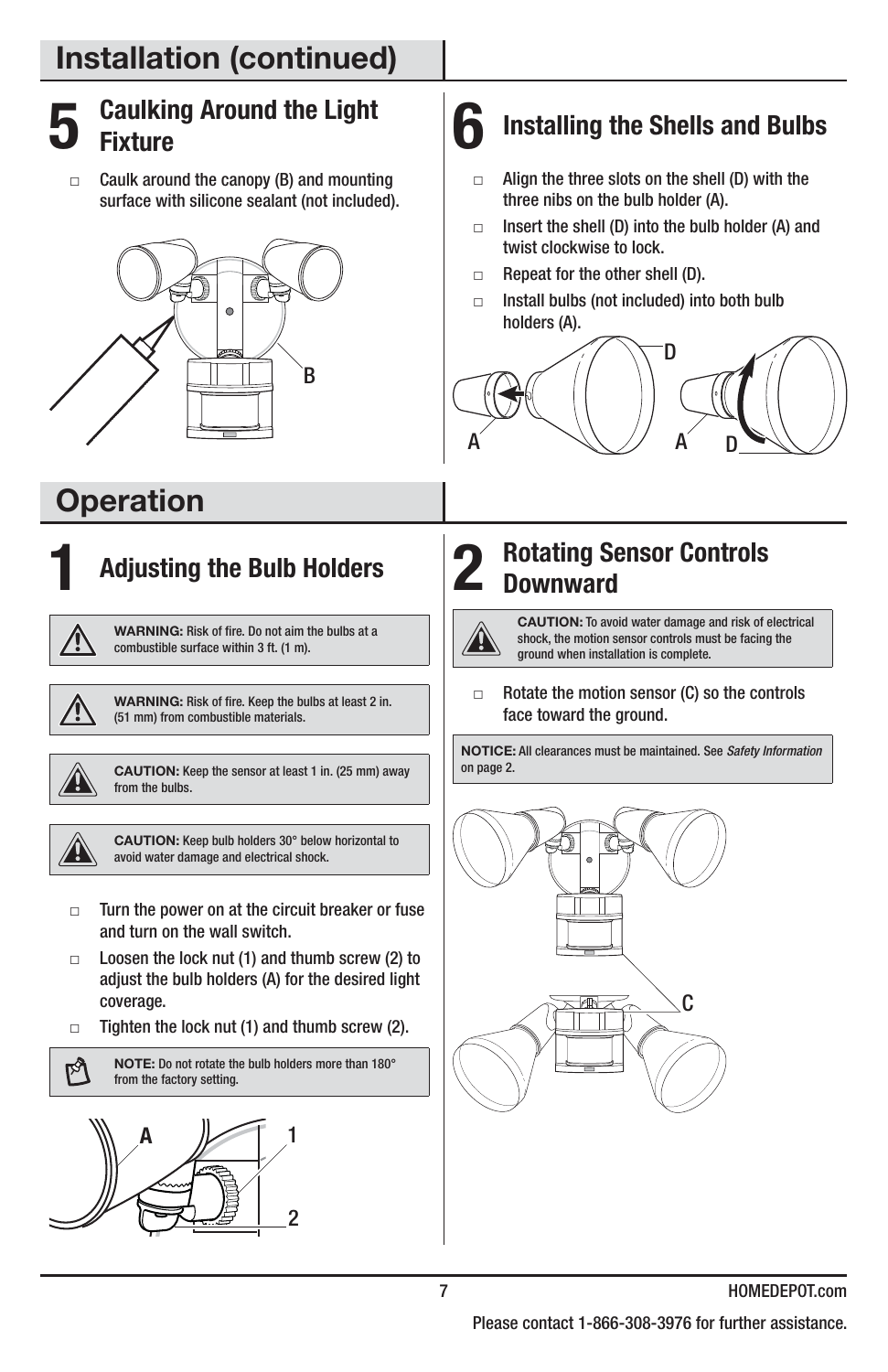# **3 Setting the Sensor for Testing**

When the "ON-TIME" switch is set to the "TEST" position, the light fixture will operate during the day or night. The light will stay on for 5 seconds after all motion is stopped.

- $\Box$  Set the "ON-TIME" switch to the "TEST" position.
- $\Box$  Set the "DUALBRITE" switch to the "OFF" position.
- $\Box$ Turn the "RANGE" dial to the "MIN" position.
- $\Box$  Aim the motion sensor (C) in the general direction of the area to be covered.

**NOTE:** The motion sensor will need to completely warm up (90 seconds) before beginning the setup process.



শি

M

M

### **5 Adjusting the RANGE Dial**

- $\Box$  To increase the detection zone, turn the "RANGE" dial toward the "MAX" position.
- $\Box$  To decrease the detection zone, turn the "RANGE" dial toward the "MIN" position.

**NOTE:** The motion sensor (C) is more sensitive to motion moving across the front of the sensor. The motion sensor (C) is less sensitive to motion moving directly toward the front of the sensor.

**NOTE:** The higher the "RANGE" setting (sensitivity), the greater the possibility of false triggering. To reduce false triggering, rotate the "RANGE" control toward the "MIN" setting.



#### **4 Adjusting the Motion Sensor Detection Zone**

- $\Box$  Turn on the circuit breaker or fuse and the light switch.
- $\Box$  Perform a "walk test". Walk in an arc across the front of the motion sensor (C).
- $\Box$  Watch the light. The light will come on and the red LED will flash indicating motion has been detected.
- $\Box$  Stop, wait for the light to turn off, and then begin walking again.
- $\Box$  Continue this process until the detection zone has been established.
- $\Box$  Adjust the sensor up, down, or side to side to change the motion sensor (C) detection zone.



## **6 Adjusting the ON-TIME Switch**

The "ON-TIME" switch determines the amount of time the light will stay on full bright after all motion has stopped.

 $\Box$  Set the "ON-TIME" switch to the 1, 5, or 20 minute position.

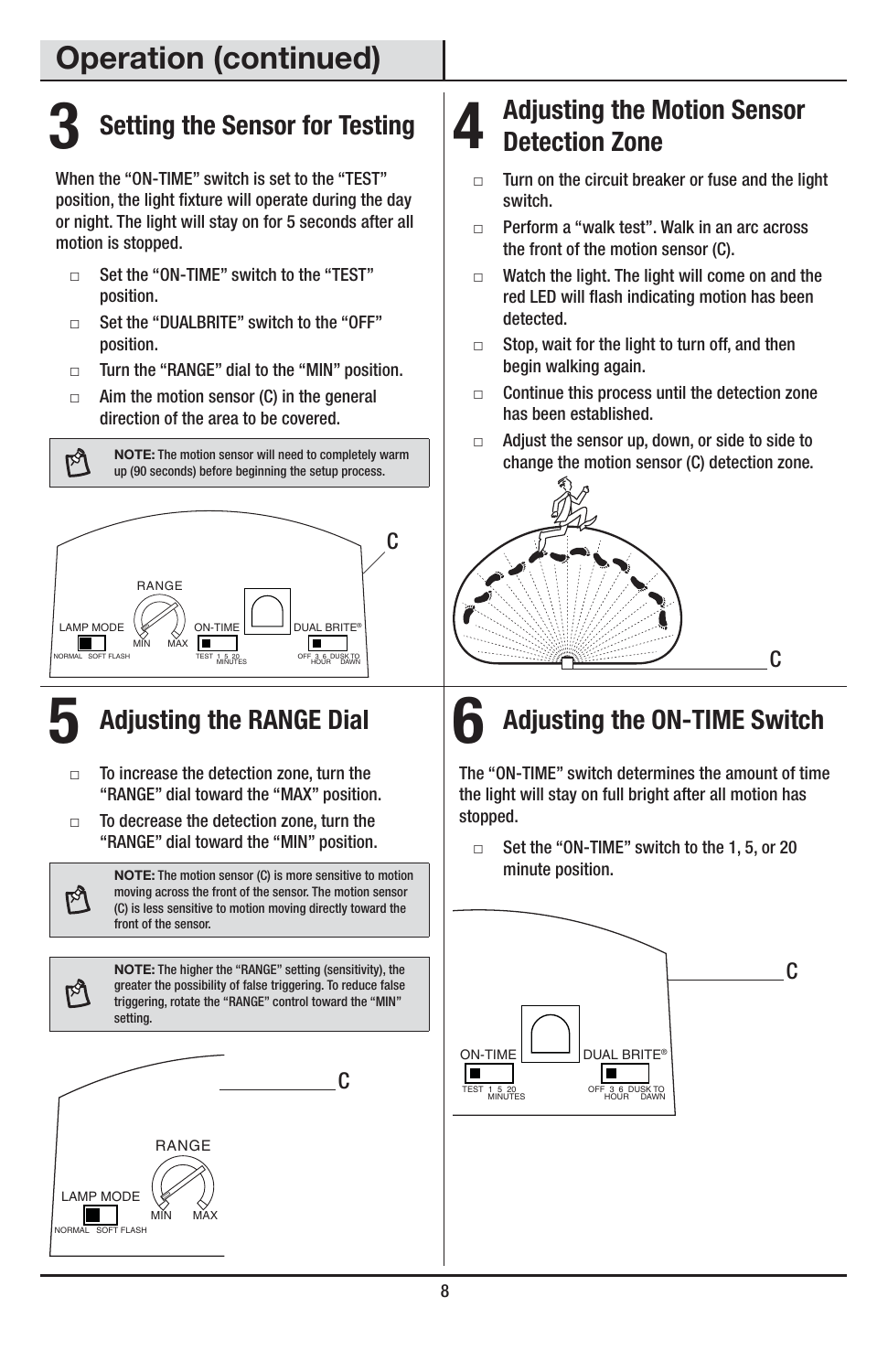#### **7 Adjusting the DUALBRITE Switch**

The "DUALBRITE" switch determines the amount of time the lights stay on at a reduced light level after sundown. Switching this setting to "OFF" will not effect the "ON-TIME" setting.

 $\Box$  Set the "DUALBRITE" switch to OFF, 3 hours, 6 hours, or dusk-to-dawn (sunset to sunrise).



### **8 Adjusting the LAMP MODE Switch**

The "LAMP MODE" switch determines the way the lights will turn on when motion is detected.

- $\Box$ Security ("NORMAL") - Light comes on instantly.
- $\Box$  BulbSaver ("SOFT") - Light comes on dim and gradually increases to full brightness. When the light turns off it will gradually dim to half-bright, pause, and then will continue dimming until the light turns off.
- - AlertFlash ("FLASH") - Light flashes on then off twice before turning on full brightness.
	- $\Box$  Set the "LAMP MODE" to "NORMAL", "SOFT", or "FLASH" position.



### **9 Using Manual Mode**

Manual mode overrides the motion sensor (C) and "ON-TIME" control so the light will operate full bright. This feature only works at night and only for one night at a time. The motion sensor (C) will reset to motion sensing mode after 6 hours or sunrise, whichever comes first. Manual mode can be toggled on and off using a wall switch.

- $\Box$  To turn manual mode on, switch the light off at the wall switch for 3 to 4 seconds and then back on.
- $\Box$  To turn manual mode off, switch the light off at the wall switch for 3 to 4 seconds and then back on.

প

**NOTE:** If the power to the light fixture is off for more than 5 seconds, allow the motion sensor to warm up prior to switching to manual mode.



Turn the switch OFF for 3 to 4 seconds



Turn the switch back ON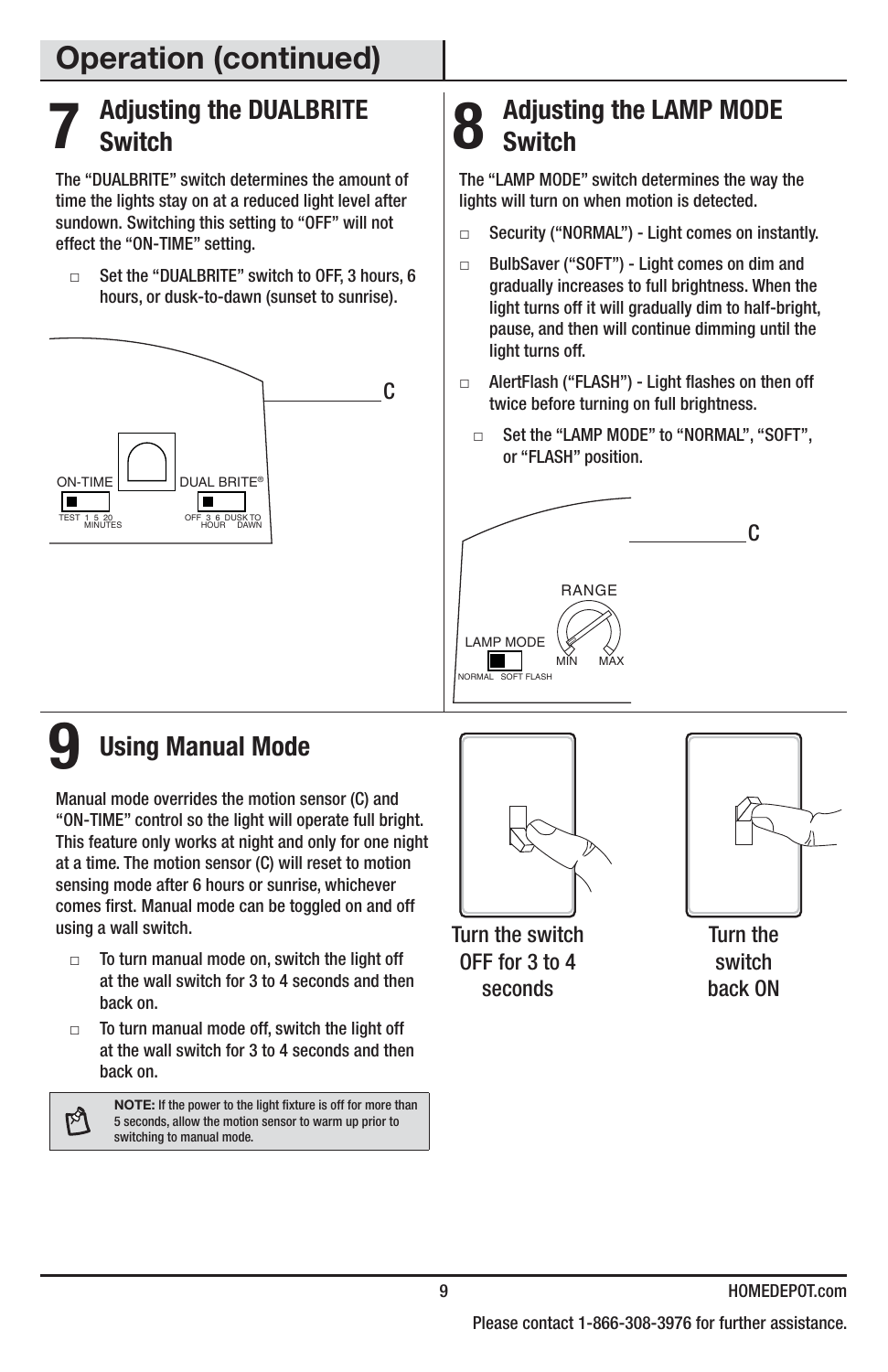### **Care and Cleaning**

- $\Box$ To prolong the original appearance, clean with clear water and a soft, damp cloth only.
- $\Box$  Do not use paints, solvents, or other chemicals on this light fixture. They could cause a premature deterioration of the finish. This is not a defect in the finish and will not be covered by the warranty.
- $\Box$ Do not spray with a hose or power washer.

### **Troubleshooting**

| <b>Problem</b>                                           | <b>Possible Cause</b>                                                                                          |        | <b>Solution</b>                                                                                                                         |
|----------------------------------------------------------|----------------------------------------------------------------------------------------------------------------|--------|-----------------------------------------------------------------------------------------------------------------------------------------|
| The light will not come on.                              | The light switch is turned off.<br>$\Box$                                                                      | $\Box$ | Turn the light switch on.                                                                                                               |
|                                                          | The bulb is loose or burned out.<br>$\Box$                                                                     | $\Box$ | Check the bulb and replace<br>if burned out.                                                                                            |
|                                                          | The fuse is blown or the circuit breaker<br>$\Box$<br>is turned off.                                           | $\Box$ | Replace the fuse or turn the<br>circuit breaker on.                                                                                     |
|                                                          | Daylight turn-off (photocell) is in effect.<br>$\Box$                                                          | $\Box$ | Recheck after dark.                                                                                                                     |
|                                                          | The circuit wiring is incorrect, if this is<br>$\Box$<br>a new installation.                                   | $\Box$ | Verify the wiring is correct.                                                                                                           |
|                                                          | The motion sensor is aimed in the<br>$\Box$<br>wrong direction.                                                | $\Box$ | <b>Re-aim the motion sensor</b><br>to cover the desired area.                                                                           |
|                                                          | The outside air temperature is close to<br>$\Box$<br>the same as a person's body heat.                         | $\Box$ | Increase the "RANGE"<br>setting.                                                                                                        |
| The light comes on during the<br>day.                    | The motion sensor may be installed in a<br>$\Box$<br>relatively dark location.                                 | $\Box$ | The light fixture is operat-<br>ing normally under these<br>circumstances.                                                              |
|                                                          | The "ON-TIME" switch is in the "TEST"<br>$\Box$<br>position.                                                   | $\Box$ | Set the "ON-TIME" switch<br>to the 1, 5, or 20 minute<br>setting.                                                                       |
| The light comes on for no<br>apparent reason.            | The motion sensor may be sensing<br>$\Box$<br>small animals or automobile traffic.                             | $\Box$ | Re-aim the motion sensor.                                                                                                               |
|                                                          | The "RANGE" dial is set too high.<br>$\Box$                                                                    | $\Box$ | Decrease the "RANGE"<br>setting.                                                                                                        |
|                                                          | The "DUALBRITE" switch is in the 3<br>$\Box$<br>hour, 6 hour, or dusk-to-dawn setting.                         | $\Box$ | The light fixture is operat-<br>ing normally under these<br>circumstances.                                                              |
|                                                          | The outside temperature is much<br>$\Box$<br>warmer or cooler than a person's body<br>heat (summer or winter). | $\Box$ | Decrease the "RANGE"<br>setting.                                                                                                        |
|                                                          | The light fixture is wired through a<br>$\Box$<br>dimmer or timer.                                             | $\Box$ | Do not use a dimmer or<br>timer to control the light<br>fixture. Replace the dimmer<br>or timer with a standard on/<br>off wall switch. |
| The lights turn off too late in<br>Dusk-to-Dawn setting. | The light fixture may be installed in a<br>relatively dark location.                                           |        | Relocate the light fixture or use<br>the 3 hour or 6 hour setting.                                                                      |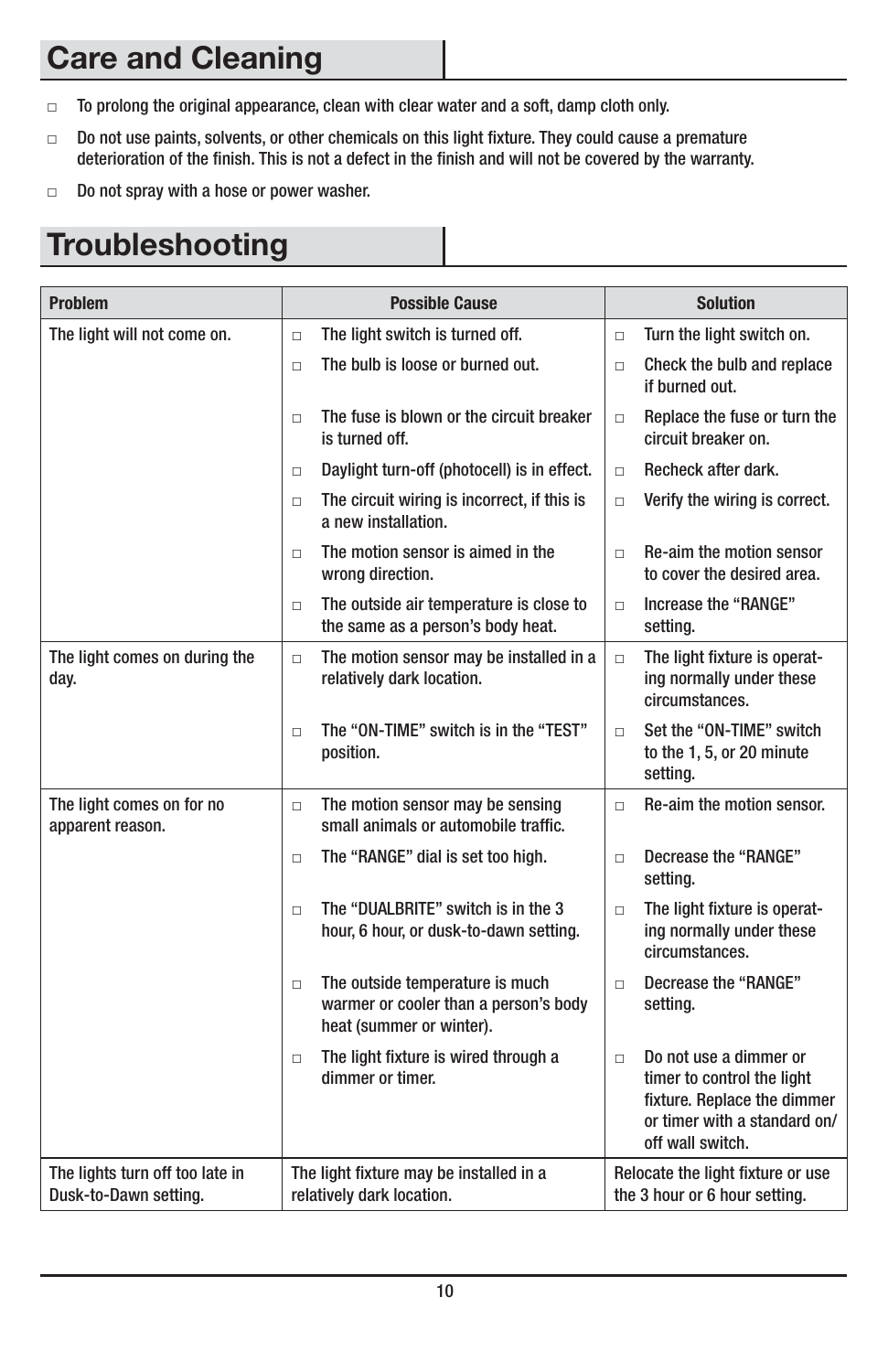### **Troubleshooting (continued)**

| <b>Problem</b>                                         | <b>Possible Cause</b>                                                                                                                            | <b>Solution</b>                                                                                                                                   |
|--------------------------------------------------------|--------------------------------------------------------------------------------------------------------------------------------------------------|---------------------------------------------------------------------------------------------------------------------------------------------------|
| The lights stay on continuously.                       | A bulb is positioned too close to the<br>$\Box$<br>motion sensor or pointed at nearby<br>objects that cause heat to trigger the<br>light sensor. | Reposition the bulb away<br>$\Box$<br>from the motion sensor or<br>nearby objects.                                                                |
|                                                        | The motion sensor may be picking up<br>$\Box$<br>a heat source like an air vent, dryer<br>vent, or brightly painted, heat-reflective<br>surface. | Decrease the "RANGE"<br>$\Box$<br>setting or reposition the<br>motion sensor.                                                                     |
|                                                        | The motion sensor is in manual mode.<br>$\Box$                                                                                                   | Switch the motion sensor<br>$\Box$<br>to auto. See Using Manual<br>Mode on page 9.                                                                |
|                                                        | The light fixture is wired through a<br>$\Box$<br>dimmer or timer.                                                                               | Do not use a dimmer or<br>$\Box$<br>timer to control the light<br>fixture. Replace the dimmer<br>or timer with a standard on/<br>off wall switch. |
|                                                        | The light fixture is on the same circuit<br>$\Box$<br>as a motor, transformer, or fluorescent<br>bulb.                                           | Install the light fixture on<br>$\Box$<br>a circuit without motors,<br>transformers, or fluorescent<br>bulbs.                                     |
| The lights flash on and off.                           | Heat or light from the bulbs may be<br>$\Box$<br>turning the motion sensor on and off.                                                           | Reposition the bulbs away<br>$\Box$<br>from the motion sensor.                                                                                    |
|                                                        | Heat is being reflected from other<br>$\Box$<br>objects and may be turning the motion<br>sensor on and off.                                      | <b>Reposition the motion</b><br>$\Box$<br>sensor.                                                                                                 |
|                                                        | The motion sensor is in "TEST" mode<br>□<br>and warming up.                                                                                      | Flashing is normal under<br>$\Box$<br>these conditions.                                                                                           |
|                                                        | Light may be leaking through the bulb<br>$\Box$<br>reflectors.                                                                                   | Replace the bulbs with new<br>$\Box$<br>high quality PAR 38 bulbs.                                                                                |
|                                                        | The motion sensor is in AlertFlash<br>$\Box$<br>("FLASH") mode.                                                                                  | Flashing is normal in this<br>$\Box$<br>mode. Select Security<br>("NORMAL") or BulbSaver<br>("SOFT") mode to turn<br>flashing off.                |
|                                                        | The CFL bulb may not be a dimmable<br>$\Box$<br>type bulb.                                                                                       | Use only dimmable self-<br>$\Box$<br>ballasted CFL (SBCFL)<br>bulbs.                                                                              |
| The lights flash once then stay<br>off in manual mode. | The motion sensor is detecting light from<br>the bulbs.                                                                                          | Reposition the bulbs to keep the<br>area below the motion sensor<br>relatively dark.                                                              |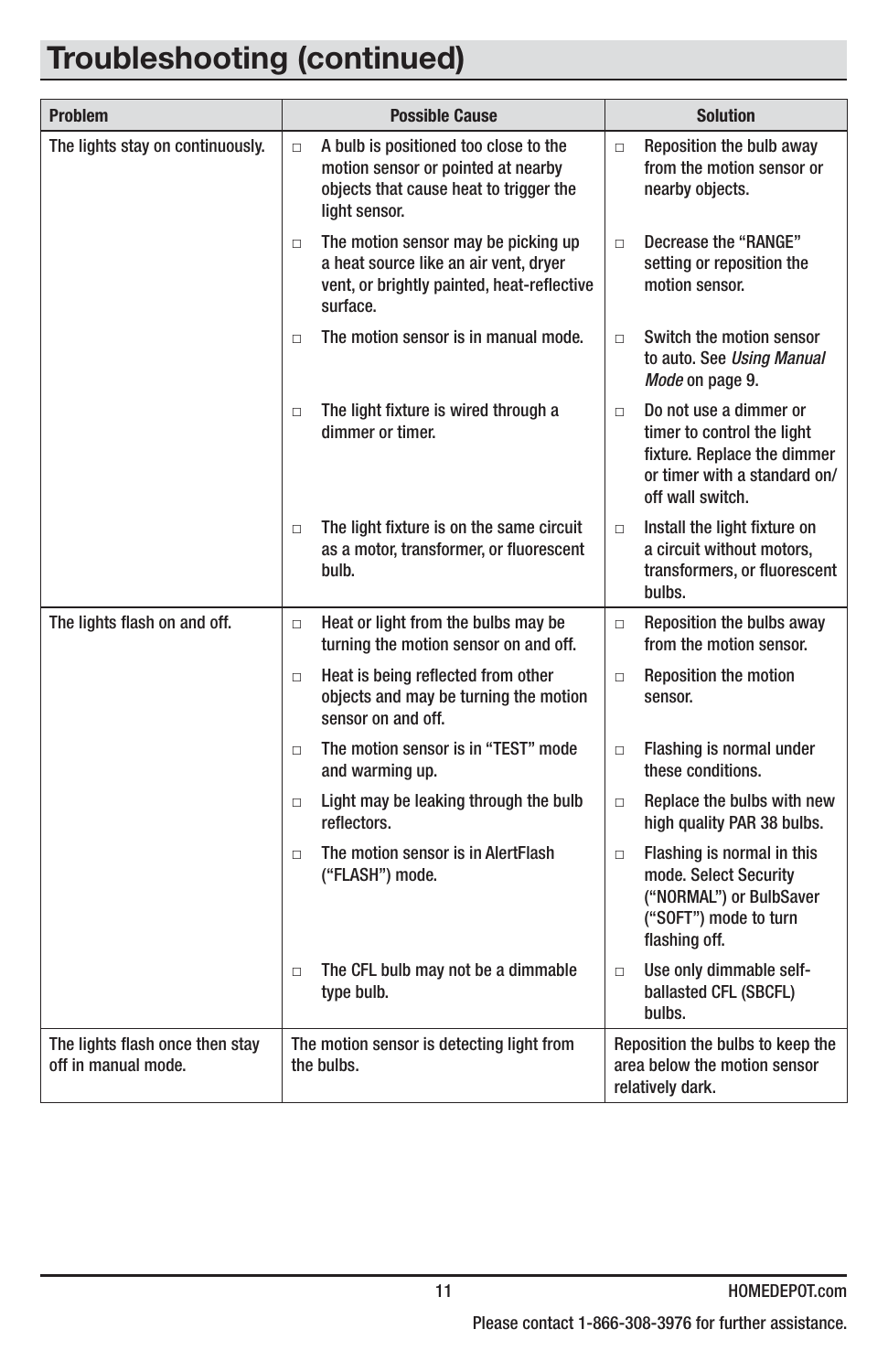# **DEFIANT®**

Questions, problems, missing parts? Before returning to the store, call Defiant Customer Service 8 a.m.-6 p.m., EST, Monday-Friday

**1-866-308-3976**

**HOMEDEPOT.COM**

Retain this manual for future use.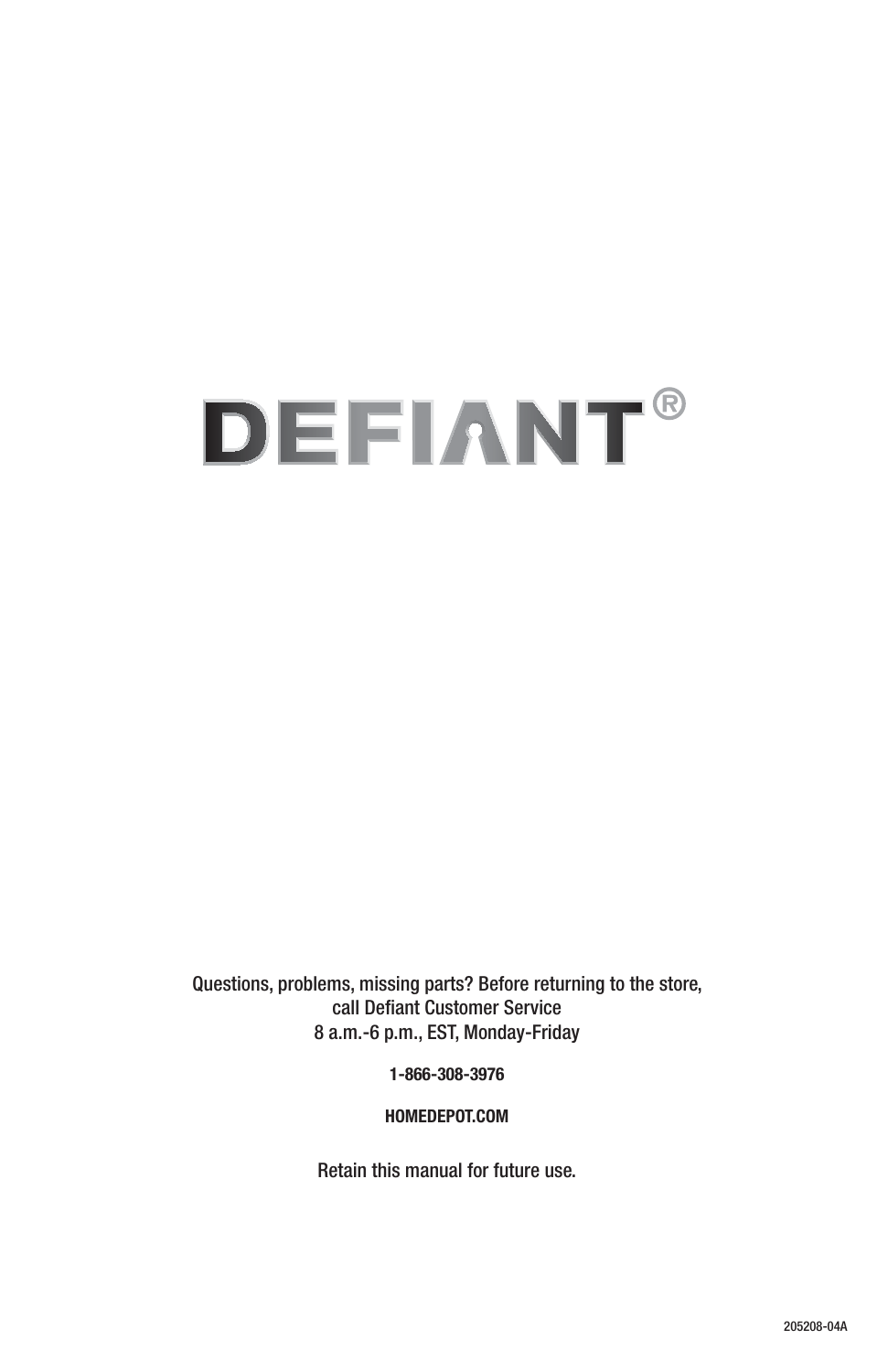

**Articulo #703390 703499 Modelo #DF-5416-BK-A DF-5416-WH-A**

# **GUÍA PARA EL USO Y CUIDADO**

### **LUZ DE SEGURIDAD POR MOVIMIENTO**



¿Tiene preguntas, problemas o piezas perdidas? Antes de la devolución al almacén llame a Servicio al Cliente de Defiant 8 a.m.- 6 p.m., Hora del Este, de lunes a viernes

**1-866-308-3976**

**HOMEDEPOT.COM**

#### **GRACIAS**

Agradecemos la fe y la confianza que usted ha depositado en Defiant al comprar esta luz de seguridad por movimiento. Procuramos crear continuamente productos de calidad diseñados para mejorar su hogar. Visítenos en internet para ver nuestra línea completa de productos disponibles que necesita para el mejoramiento de su hogar. ¡Gracias por escoger Defiant!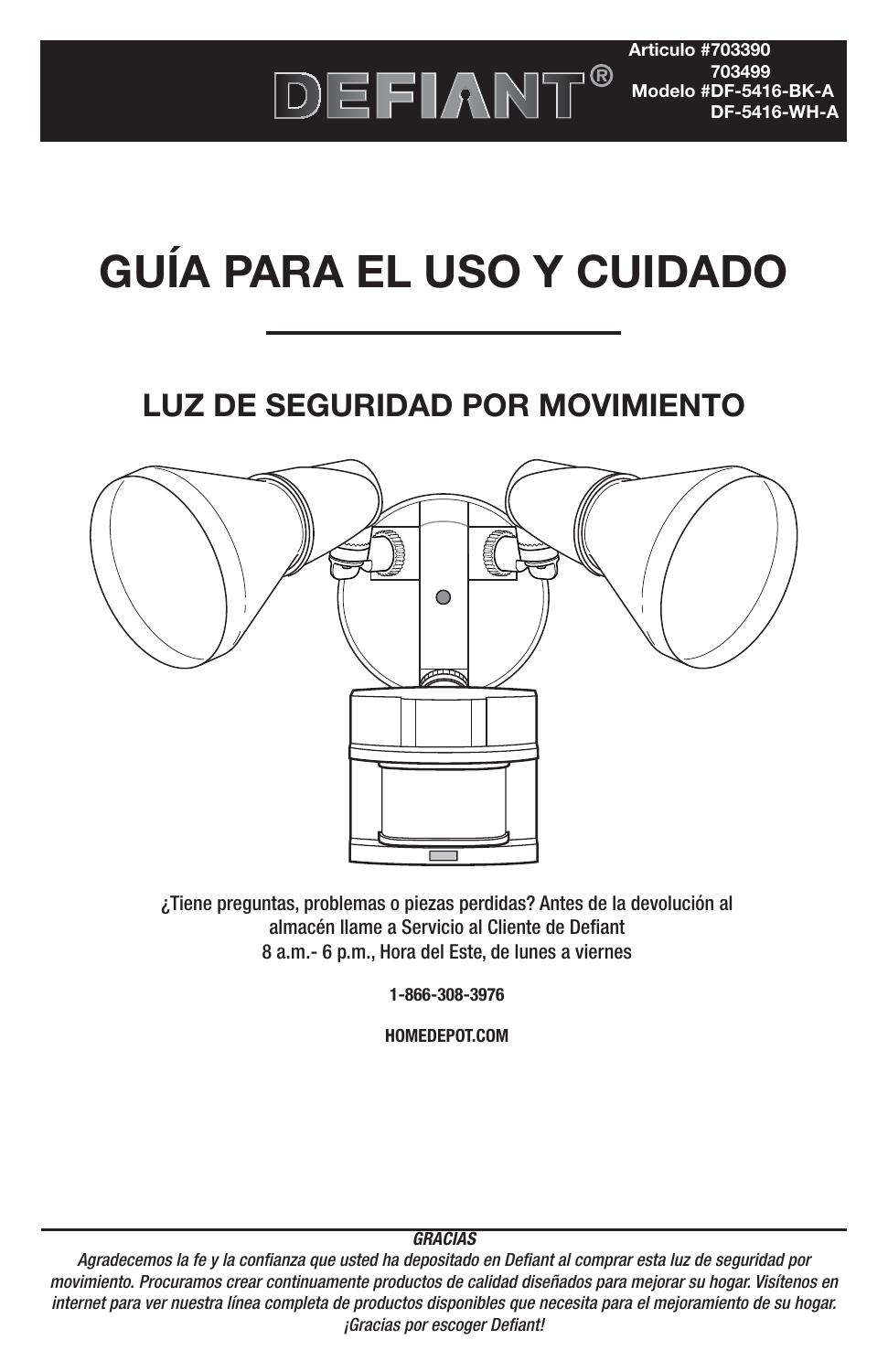### **Contenido**

| Información de seguridad14         |  |
|------------------------------------|--|
|                                    |  |
|                                    |  |
|                                    |  |
|                                    |  |
|                                    |  |
| Planificación de la Instalación 15 |  |

### **Información de seguridad**

#### **PRECAUCIONES**

Por favor lea y entienda todo este manual antes de tratar de ensamblar, instalar u operar este aparato de luz.

Este aparato de luz requiere 120 voltios CA.

Algunos códigos exigen que la instalación la realice un electricista calificado.

Este aparato de luz debe estar correctamente conectado a tierra.

Este aparato de luz está concebido para usarlo con el empaque adjunto y con una caja de conexiones indicada para uso en sitios húmedos.

Para que opere correctamente, este aparato de luz debe ser:

- $\Box$ Instalado en el exterior en una pared o en aleros.
- $\Box$  Instalado a 8 pies (2,4m) por encima del suelo ( Si el aparato de luz es montado más arriba de lo recomendado, al enfocar el detector hacia abajo se reducirá el área de cobertura)
- $\Box$  No deje el interruptor de "DURACIÓN" ("ON-TIME) en la posición "PRUEBA" ("TEST"). La alternancia frecuente entre ENCENDIDO/APAGADO (ON/OFF) reducirá la vida de la bombilla.

| Herramientas Requeridas 15 |  |
|----------------------------|--|
|                            |  |
|                            |  |
| Sitios Para el Montaje17   |  |
|                            |  |
|                            |  |
|                            |  |
|                            |  |

#### **ADVERTENCIA:** Desconecte la energía eléctrica en el disyuntor o en el fusible. Coloque cinta aislante sobre el interruptor disyuntor y compruebe que no haya energía eléctrica en el aparato de luz.



**ADVERTENCIA:** Riesgo de incendio. No enfoque las bombillas a una superficie combustible que esté hasta a 3 pies (1 m).



**ADVERTENCIA:** Riesgo de incendio. Mantenga las bombillas alejadas al menos 2 pulgadas (51mm) de materiales combustibles.



**PRECAUCIÓN:** Mantenga el detector de movimiento al menos a 1 pulgada (25mm) alejado de las bombillas.



**PRECAUCIÓN:** Mantenga los porta bombillas inclinados a 30° por debajo de la línea horizontal para evitar daños por el agua o una descarga eléctrica.



**PRECAUCIÓN:** Para evitar daños por el agua y el riesgo de una descarga eléctrica, los controles del detector de movimiento deben estar de cara al suelo cuando la instalación esté terminada.



**PRECAUCIÓN:** Peligro de quemaduras. Deje que el aparato de luz y la bombilla se enfríen antes de tocarlos.



**PRECAUCIÓN:** No corte ningún cable conductor que tengan capuchones para cable instalados de fábrica ni retire estos capuchones.

**AVISO:** No conecte este aparato de luz a un interruptor reductor de luz ni a un temporizador.

### **Garantía**

#### **2 AÑOS DE GARANTÍA**

Póngase en contacto con el personal de servicio al cliente al 1-866-308-3976 o visite el sitio www.homedepot.com.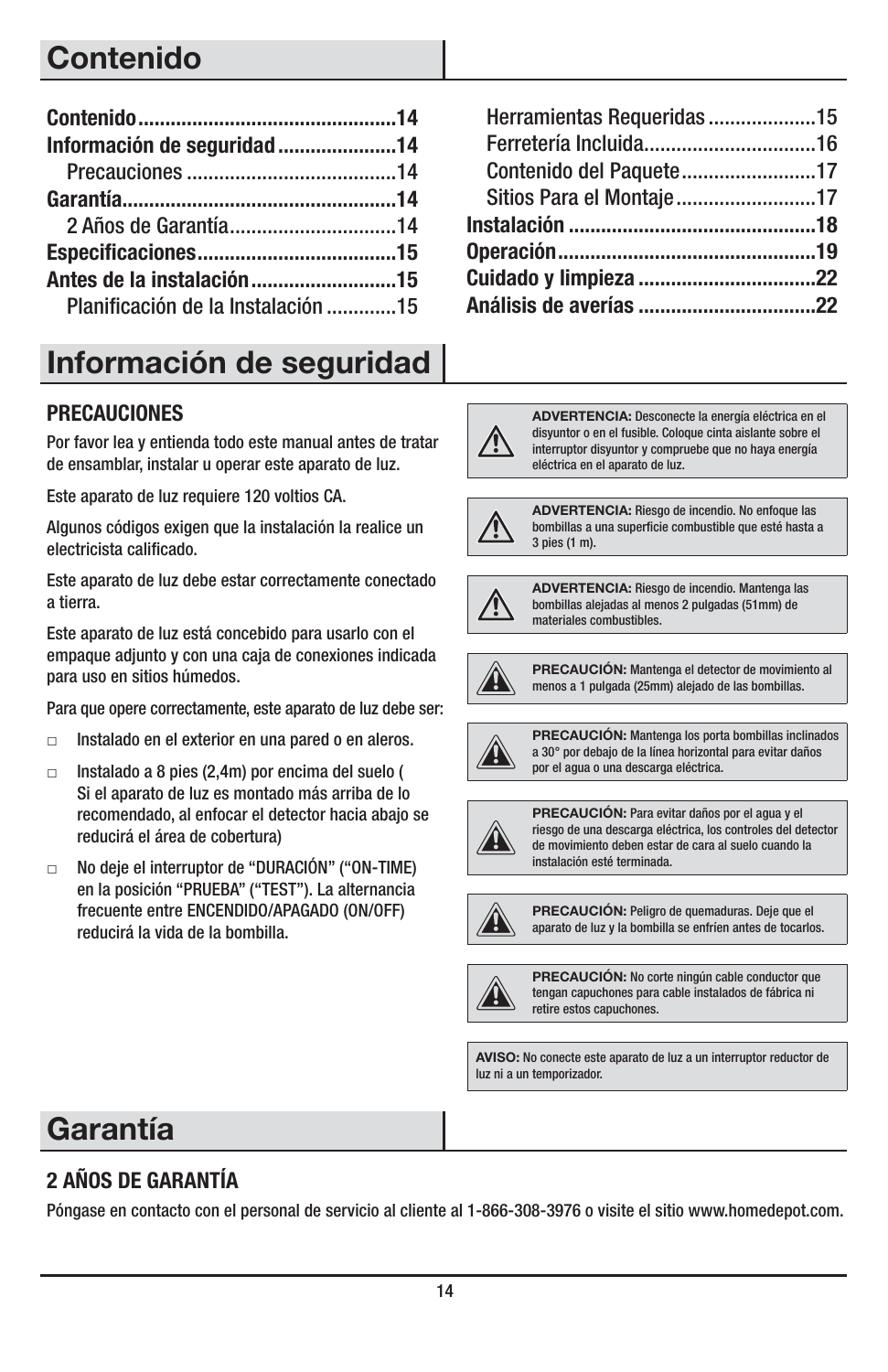### **Especificaciones**

| <b>Alcance</b>                                                   | Hasta 70 pies (21,3 m) - Varía con la temperatura circundante                                                                           |
|------------------------------------------------------------------|-----------------------------------------------------------------------------------------------------------------------------------------|
| Angulo de detección                                              | Hasta 180°                                                                                                                              |
| Carga eléctrica-Incandescente                                    | Hasta 240 vatios máximo (Hasta 120 vatios máximo por cada<br>porta-bombillas)                                                           |
| Carga eléctrica-estabilización incorporada<br><b>CFL (SBCFL)</b> | Hasta 60 vatios máximo PAR 38 luz reducible SBCFL (Hasta 30 vatios<br>máximo por cada porta-bombillas) - Clasificada para uso exterior. |
| Requisitos de la energía eléctrica                               | 120 VCA, 60 Hz                                                                                                                          |
| Fases de operación                                               | Prueba, automática, manual                                                                                                              |
| Fases de la bombilla                                             | Seguridad, ahorrador de bombilla, destello de alerta                                                                                    |
| Retardo de tiempo                                                | 1, 5, 20 minutos                                                                                                                        |
| <b>Temporizador DualBrite</b>                                    | Apagado, 3 horas, 6 horas, del crepúsculo al amanecer                                                                                   |

### **Antes de la instalación**

#### **PLANIFICACIÓN DE LA INSTALACIÓN**

Antes de instalar el aparato de luz, esté seguro que estén todas las piezas (vea Ferretería incluida en la página 16). Si cualquier pieza falta o está dañada, no intente ensamblar, instalar ni operar este aparato de luz.

Tiempo estimado para la instalación: 30 minutos

#### **HERRAMIENTAS REQUERIDAS**



15 HOMEDEPOT.com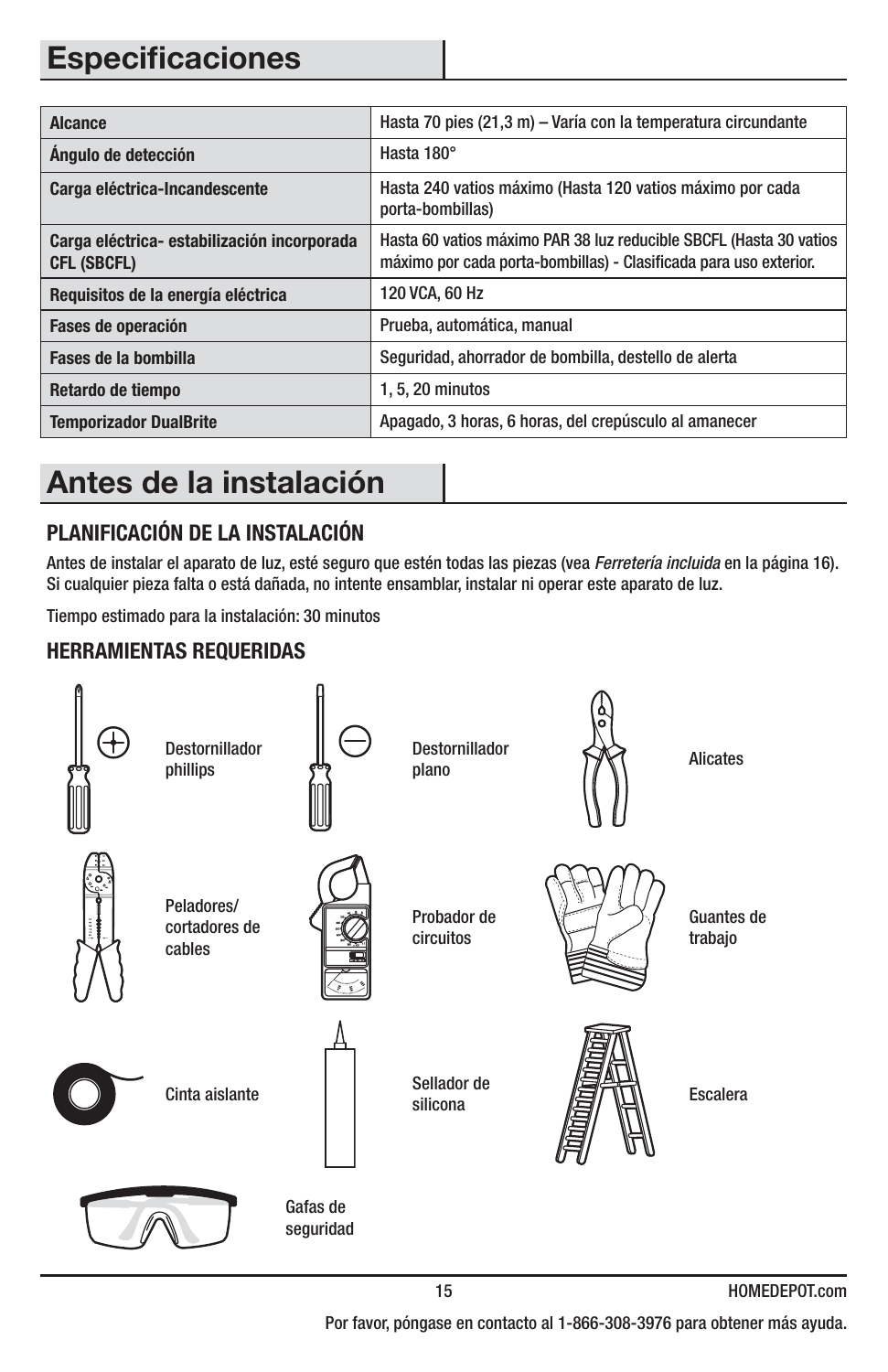### **Antes de la instalación (continuación)**

#### **FERRETERÍA INCLUIDA**



| <b>Pieza</b> | <b>Descripción</b>                       | <b>Cantidad</b> |
|--------------|------------------------------------------|-----------------|
| AA           | Capuchón para cable                      | 3               |
| <b>BB</b>    | Tapón de caucho                          |                 |
| CC.          | Tornillo de montaje                      | 1               |
| DD           | Tornillo del soporte de montaje          | 2               |
| EE           | Tornillo del soporte de montaje          | 2               |
| <b>FF</b>    | Tornillo del soporte de montaje          | 2               |
| GG           | Empaque (no está a escala)               | 1               |
| <b>HH</b>    | Soporte de montaje (no está a<br>escala) | 1               |
| Ш            | Colgador plástico (no está a<br>escala)  |                 |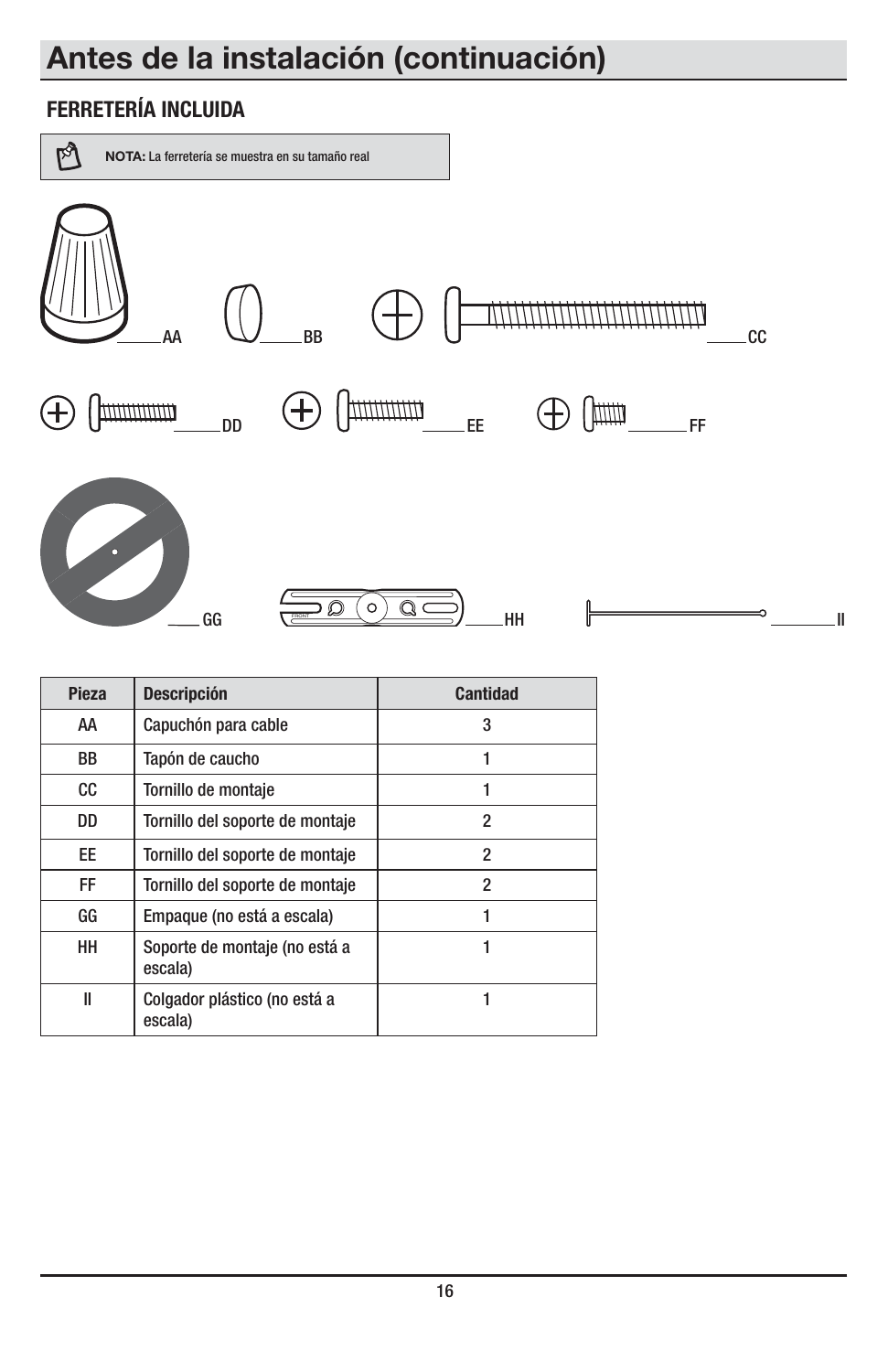### **Antes de la instalación (continuación)**

#### **CONTENIDO DEL PAQUETE**



| <b>Pieza</b> | <b>Descripción</b>     | <b>Cantidad</b> |
|--------------|------------------------|-----------------|
| А            | Porta bombilla         |                 |
| В            | Escudete               |                 |
| C            | Detector de movimiento |                 |
|              | Casco                  |                 |

#### **SITIOS PARA EL MONTAJE**

М

- $\Box$  Determine el sitio para el montaje - una pared o debajo de un alero.
- $\Box$  Coloque los porta bombillas (A) en la dirección general para la cobertura deseada de la luz y apriete las contratuercas (1) y los tornillos de mariposa (2)
- $\Box$  Si es necesario, levante el detector de movimiento (C) y gírelo de forma que los controles queden de cara al suelo luego de la instalación. Apriete el tornillo sujetador (3) cuando se provea. No apriete demasiado.

**NOTA:** Si el detector de movimiento (C) se sale de la unión esférica, afloje el tornillo sujetador (3), empuje de nuevo el detector de movimiento (C) hacia la unión esférica y apriete el tornillo sujetador (3). No apriete en exceso.

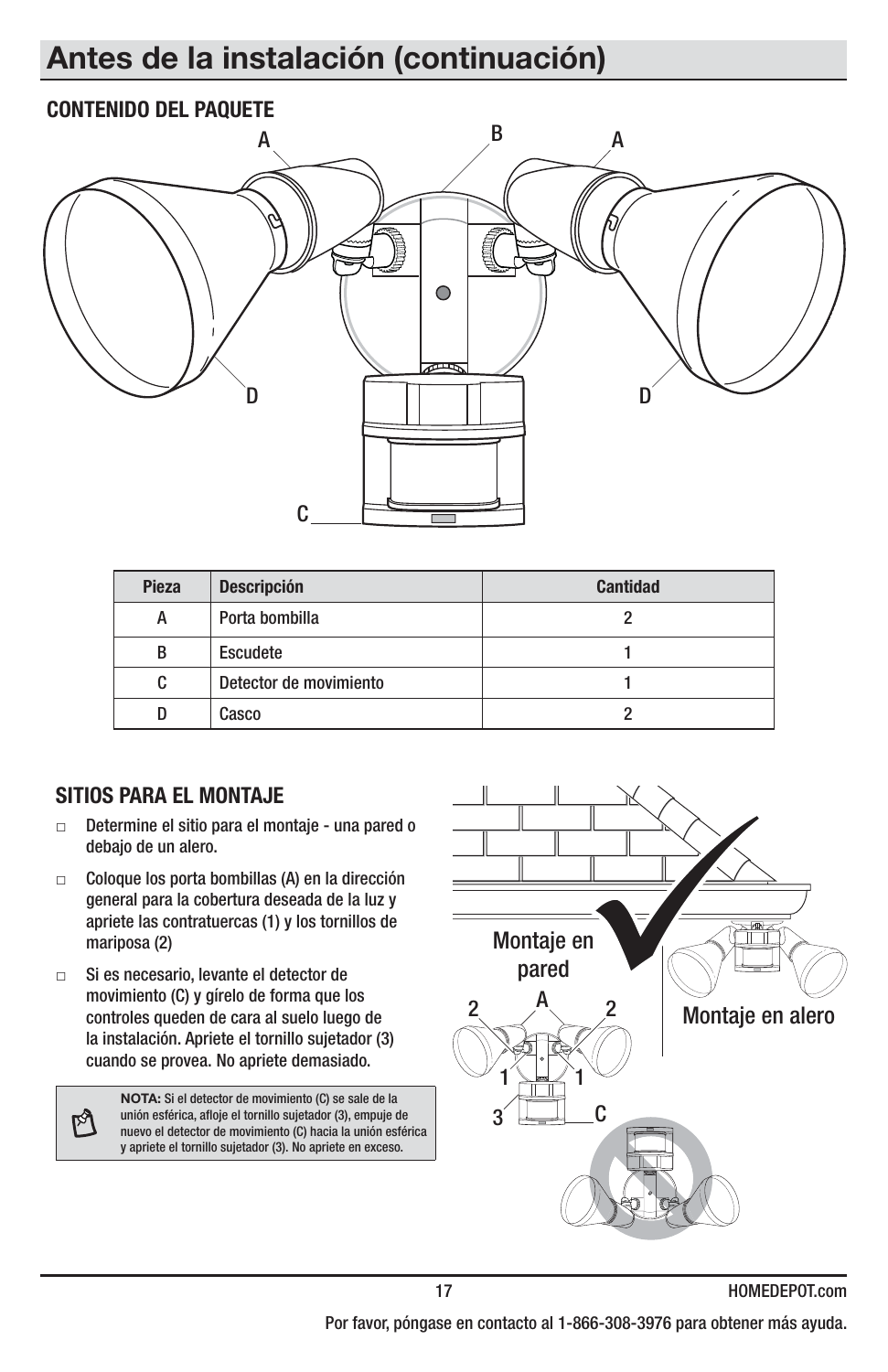### **Instalación**

ø

### **1 Instalación del soporte de montaje**

**ADVERTENCIA:** Desconecte la energía eléctrica en el disyuntor o en el fusible. Coloque cinta aislante sobre el interruptor disyuntor y compruebe que no haya energía eléctrica en el aparato de luz.

- $\Box$ Retire el aparato de luz existente.
- $\Box$  Instale el soporte de montaje (HH) con la palabra estampada "FRENTE" en dirección contraria a la caja de conexiones. Use los tornillos del soporte de montaje (DD, EE o FF) que mejor encajen con la caja de conexiones.

**NOTA:** Hale con firmeza el soporte de montaje para verificar que esté bien montado en la caja de conexiones. Si es necesario, use los tornillos que fueron retirados del aparato de luz anterior.



## **3 Cableado del aparato de luz**

**PRECAUCIÓN:** No corte ningún cable conductor que tengan capuchones de cable instalados de fábrica ni retire estos capuchones.

- $\Box$  Conecte los cables del aparato de luz a los cables de la caja de conexiones con los capuchones para cables (AA):
	- $\Box$ Blanco con blanco
	- $\Box$ Negro con negro
	- $\Box$  Cable de conexión a tierra desnudo o verde con la conexión a tierra doméstica



#### **2 Cuelgue temporalmente el aparato de luz**

- $\Box$  Inserte el extremo corto del colgador plástico (II) pasándolo por el agujero central del escudete (B) y del empaque (GG).
- $\Box$  Inserte el extremo corto del colgador plástico (II) en uno de los dos agujeros pequeños y ranurados del soporte de montaje (HH).
- $\Box$  Pase los conductores del aparato de luz por los agujeros grandes del empaque (GG).



### **4** Montaje del aparato de luz

- $\Box$ Retire el colgador plástico (II).
- $\Box$  Pase la punta del tornillo de montaje (CC) por el agujero central del escudete (B) y por el del empaque (GG).
- $\Box$  Alinee el perno de montaje (CC) con el agujero central del soporte de montaje (HH) y apriete bien. No apriete excesivamente.
- $\Box$  Haga presión con firmeza en el tapón de caucho (BB) insertándolo en el agujero del perno de montaje del escudete (B).

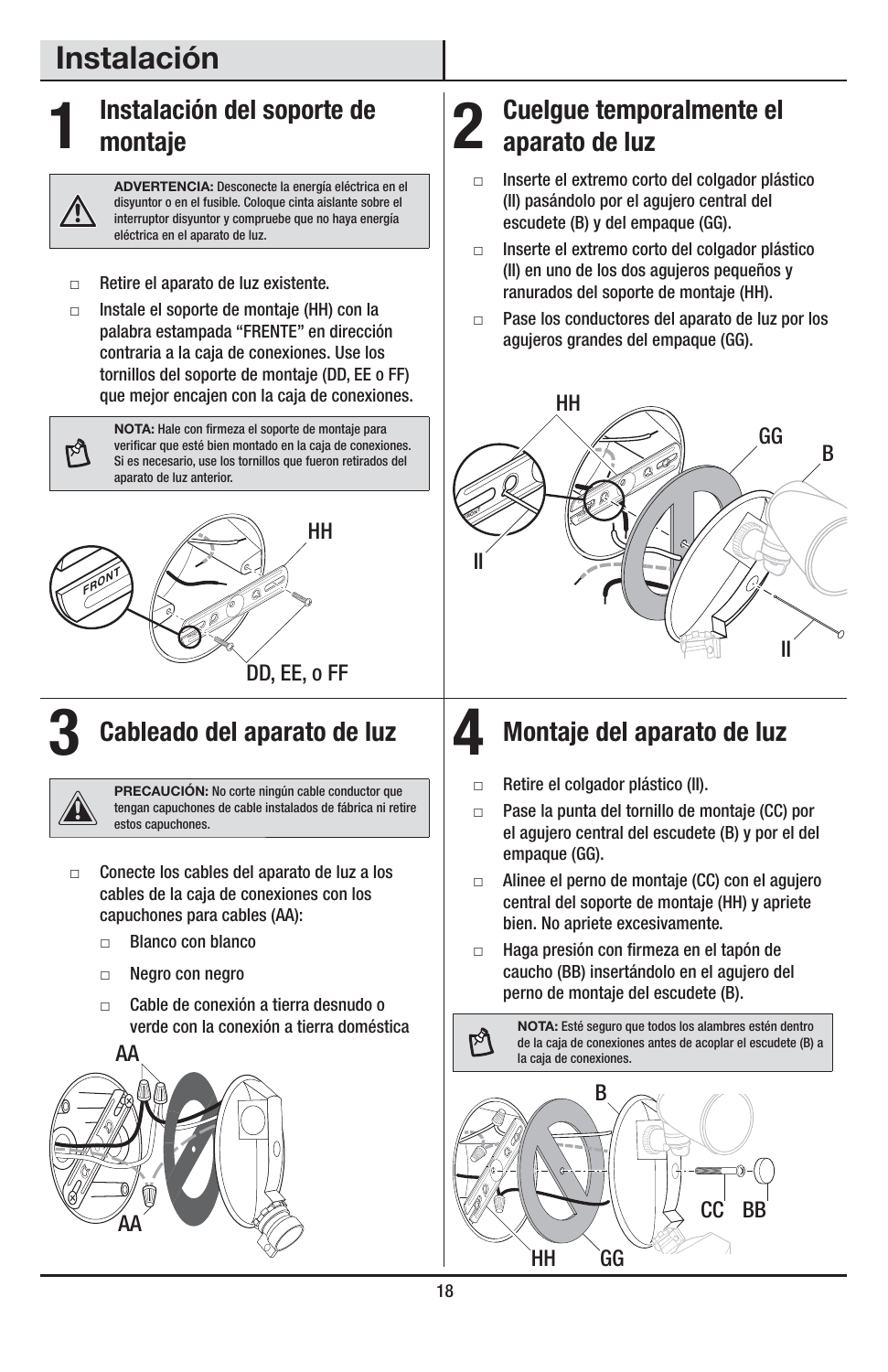

 $\Box$  Calafatee alrededor del escudete (B) y en la superficie de montaje con un sellador de silicona (no incluido)



### **Operación**



#### **1 Regulación de los porta bombillas**



**ADVERTENCIA:** Riesgo de incendio. No enfoque las bombillas a una superficie combustible que esté hasta a 3 pies (1 m).



**ADVERTENCIA:** Riesgo de incendio. Mantenga las bombillas alejadas al menos 2 pulgadas (51 mm) de materiales combustibles.



**PRECAUCIÓN:** Mantenga el detector de movimiento al menos a 1 pulgada (25 mm) alejado de las bombillas.



M

**PRECAUCIÓN:** Mantenga los porta bombillas inclinados 30° por debajo de la horizontal para evitar daños por el agua o una descarga eléctrica.

- $\Box$  Conecte la energía eléctrica en el disyuntor o en el fusible y encienda el interruptor de la pared.
- $\Box$  Afloje la contratuerca (1) y el tornillo de mariposa (2) para regular los porta bombillas (A) a la cobertura de luz deseada.
- $\Box$  Apriete la contratuerca (1) y el tornillo de mariposa (2).

**NOTA:** No gire los porta bombillas más de 180 ° del ajuste hecho en fábrica.



#### **6** Instalación de los cascos y las **bombillas**

- $\Box$  Alinee las tres ranuras del casco (D) con los tres puntas del porta bombillas (A).
- $\Box$  Inserte el casco (D) en el porta-bombillas (A) y gírelo en sentido horario para bloquearlo.
- $\Box$ Repita igual con el otro casco (D).
- $\Box$  Coloque las bombillas (no incluidas) en los dos porta bombillas (A).



**2 Giro hacia abajo de los controles del detector**

**PRECAUCIÓN:** Para evitar daños por el agua y el riesgo de una descarga eléctrica, los controles del detector de movimiento deben estar de cara al suelo cuando la instalación esté terminada.

- Gire el detector de movimiento (C) de manera que los controles estén orientados hacia suelo.

**AVISO:** Todos los espacios libres deben ser mantenidos. Vea Información sobre seguridad en la página 14.



Por favor, póngase en contacto al 1-866-308-3976 para obtener más ayuda.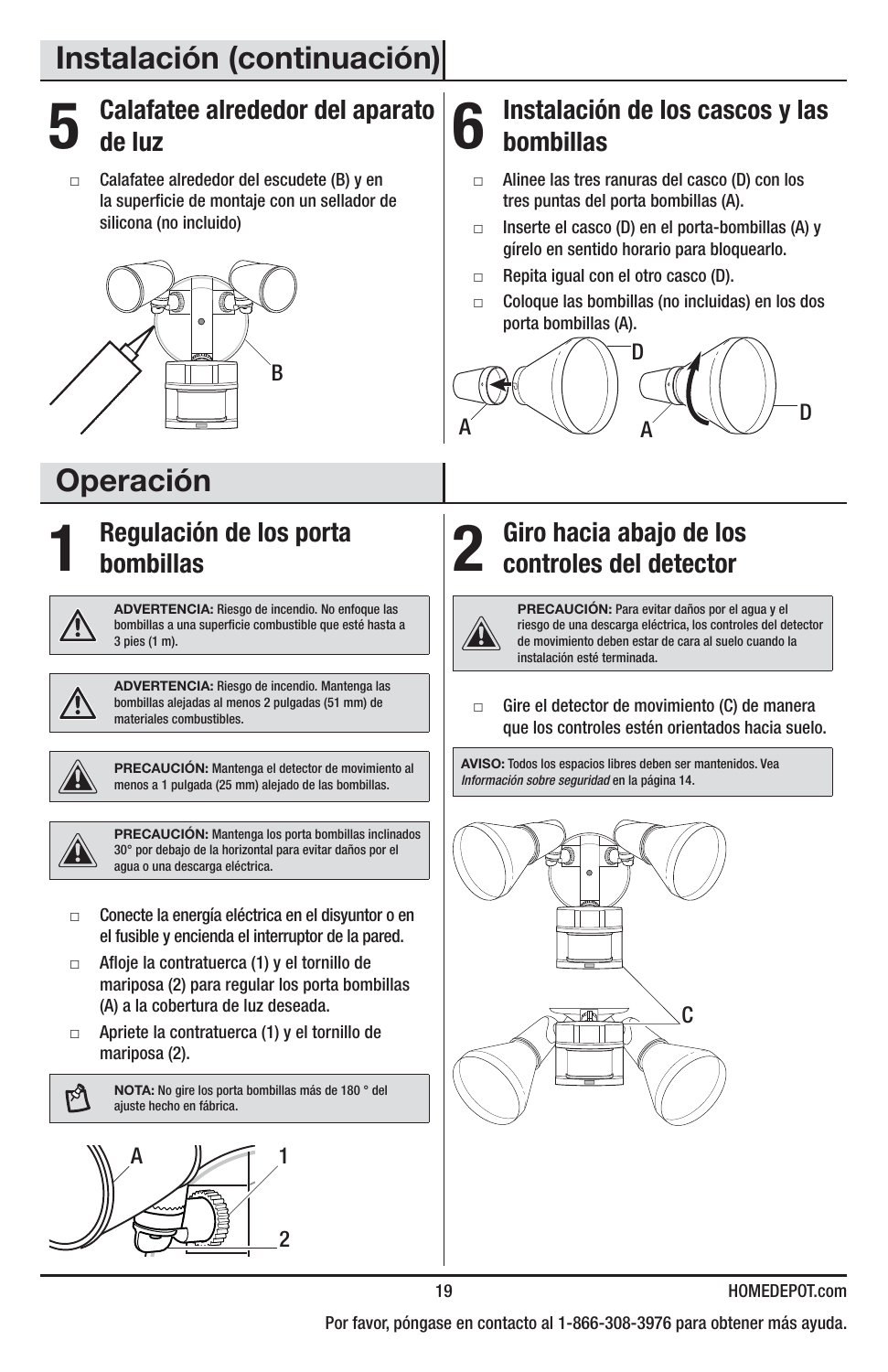#### **3 Calibración del detector para prueba**

Cuando el interruptor de "DURACIÓN" ("ON-TIME") se fija en la posición "PRUEBA" ("TEST") el aparato de luz operará durante el día o la noche. La luz permanecerá encendida 5 segundos después que todo movimiento se ha detenido.

- $\Box$  Fije el interruptor de "DURACIÓN" en la posición "PRUEBA ("TEST").
- $\Box$  Fije el interruptor "DUALBRITE" en la posición "APAGADO" ("OFF").
- $\Box$ Gire el cuadrante "ALCANCE" a la posición "MIN".
- $\Box$  Enfoque el detector de movimiento (C) en la dirección general del área a ser cubierta.

λ,

 $\mathbb{A}$ 

M

**NOTA:** El detector de movimiento necesitará calentarse completamente (90 segundos) antes de empezar el proceso de puesta a punto.



#### **5 Regulación del cuadrante ALCANCE**

- $\Box$  Para aumentar la zona de detección, gire el cuadrante "ALCANCE" hacia la posición "MÁX".
- $\Box$  Para disminuir la zona de detección, gire el cuadrante "ALCANCE" hacia la posición "MÍN".

**NOTA:** El detector de movimiento (C) es más sensible al movimiento transversal a la parte frontal del detector. El detector de movimiento (C) es menos sensible al movimiento que se dirige directamente hacia la parte frontal del detector.

**NOTA:** Mientras mayor sea la calibración del "ALCANCE" (sensibilidad), mayor será la posibilidad de falsas alarmas. Para reducir las falsas alarmas, gire el control del "ALCANCE" hacia la calibración "MÍN".



#### **4 Regulación de la zona de detección del detector de movimiento**

- - Conecte el disyuntor o el fusible y el interruptor de la lámpara.
- $\Box$  Haga una "prueba caminando". Camine transversalmente a la parte frontal del detector de movimiento (C) siguiendo la trayectoria de un arco.
- $\Box$  Observe la luz. La luz se encenderá y el LED rojo destellará indicando que se ha detectado movimiento.
- $\Box$  Deténgase, espere que la luz se apague, y luego empiece a caminar de nuevo.
- $\Box$  Continúe este proceso hasta que la zona de detección haya sido establecida.
- $\Box$  Ajuste el detector hacia arriba, abajo, o a los lados para cambiar la zona de detección del detector de movimiento (C).



### **6 Regulación del interruptor de DURACIÓN**

C

El interruptor de DURACIÓN determina el lapso de tiempo que la luz permanece encendida con todo su brillo luego que ha cesado el movimiento.

 $\Box$  Coloque el interruptor de DURACIÓN en la posición 1, 5 o 20 minutos.

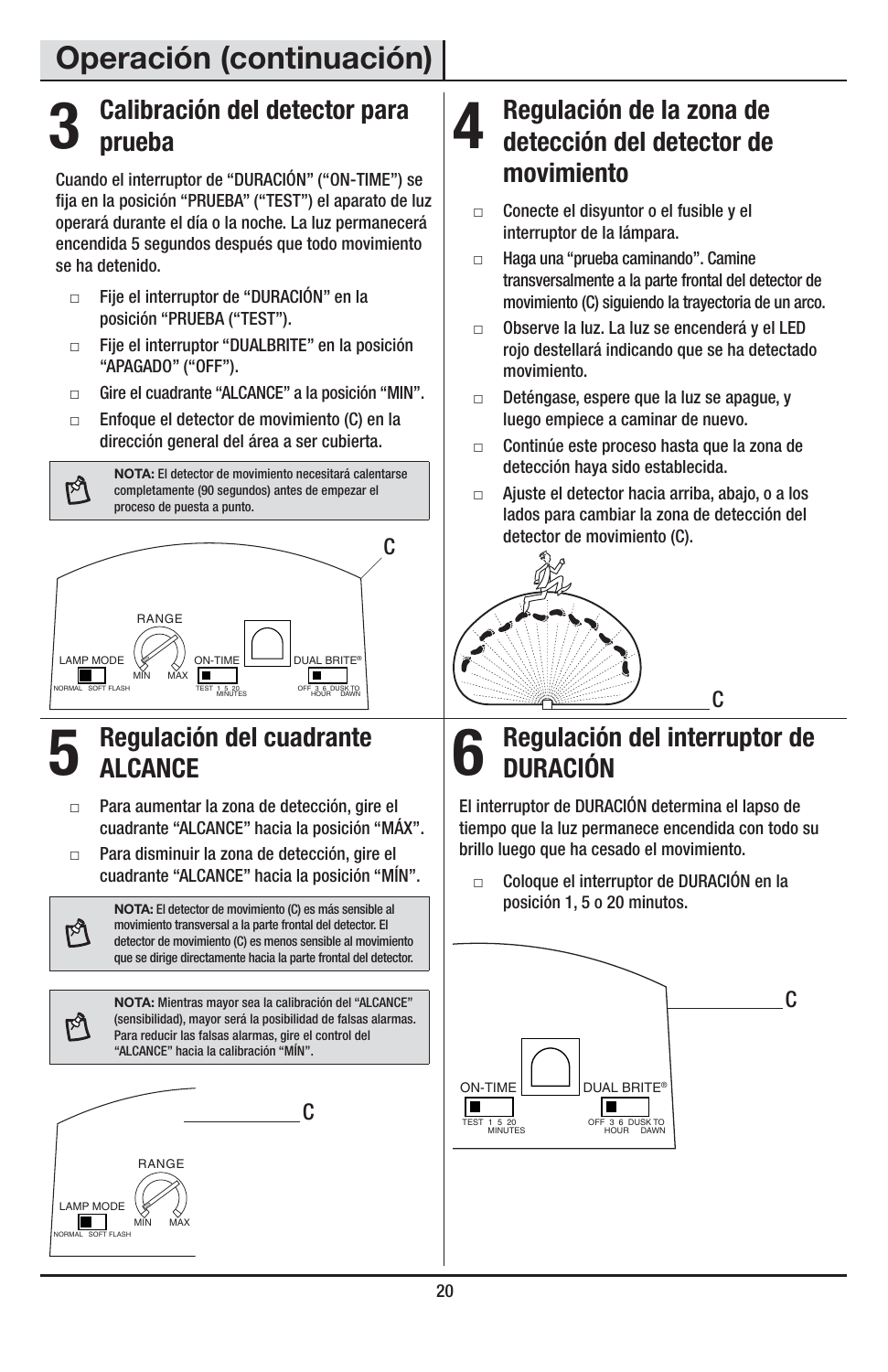#### **7 Regulación del interruptor DUALBRITE**

El interruptor DUALBRITE determina el lapso de tiempo que la luz permanece encendida con un nivel de luz reducido luego de la puesta del sol. Cambiando esta calibración a "OFF" ("DESCONECTADO") no quedará afectada la calibración de la DURACIÓN.

 $\Box$  Coloque el interruptor "DUALBRITE" en APAGADO (OFF), 3 horas, 6 horas o del crepúsculo al amanecer (de la puesta a la salida del sol).



### **8 Regulación del interruptor FASE LÁMPARA**

El interruptor FASE LÁMPARA determina la manera en que las luces se encenderán cuando se detecta movimiento.

- $\Box$  Seguridad ("NORMAL")- La luz se enciende instantáneamente.
- $\Box$  Ahorrador de bombilla (BulbSaver) ("SOFT") La luz se enciende tenue y aumenta gradualmente hasta su brillo total. Cuando la luz se apaga su brillo primero bajará gradualmente a la mitad, luego pausará y luego continuará bajando hasta que se apaga.
- - Destello de alerta (AlertFlash) ("FLASH") – La luz destella y luego se apaga, esto dos veces antes de encenderse con todo su brillo.
	- $\Box$  Coloque la FASE LÁMPARA en las posiciones "NORMAL", "SOFT" o "FLASH"



ſÅ

### **9 Uso del la fase manual**

La fase manual anula el detector de movimiento (C) y el control de duración ("ON-TIME"), de esta forma la lámpara operará con todo su brillo. Esta característica funciona solamente en la noche y solamente una noche a la vez. El detector de movimiento (C) se reiniciará en la modalidad de detección de movimiento después de 6 horas o cuando salga el sol, lo que ocurra primero. La fase manual puede también alternar entre encendido y apagado mediante el interruptor de pared.

- $\blacksquare$  Para encender la fase manual, apague la luz con el interruptor de pared entre 3 a 4 segundos y luego vuelva a encenderla.
- $\Box$  Para apagar la fase manual, apague la luz con el interruptor de pared entre 3 a 4 segundos y luego vuelva a encenderla.

**NOTA:** Si la energía eléctrica al aparato de luz es apagada por más de 5 segundos, deje que el detector de movimiento se caliente antes del cambio a la fase manual.



Apague el interruptor entre 3 a 4 segundos



Vuelva a encender el interruptor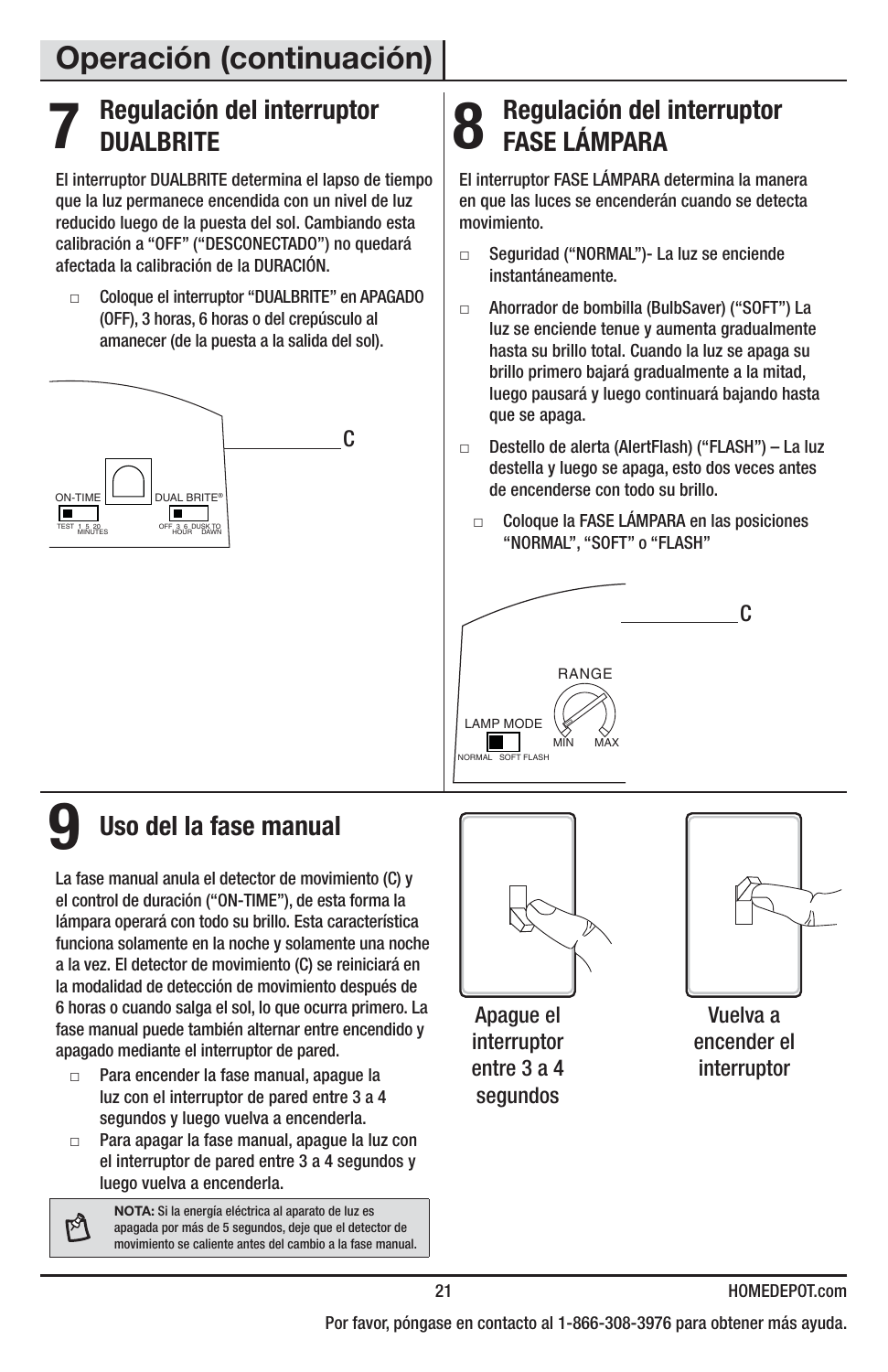### **Cuidado y limpieza**

- $\Box$ Para mantener la apariencia original, limpie solamente con agua limpia y un paño húmedo y suave.
- $\Box$  No use pinturas, solventes ni otros químicos en este aparato de luz. Podrían ser la causa de una prematura deterioración del acabado. Esto no es un defecto del acabado y no será cubierto por la garantía.
- $\Box$ No rocíe con manguera ni con una lavadora eléctrica.

### **Análisis de averías**

| <b>Problema</b>                           | <b>Causa Probable</b>                                                                                                            | <b>Solución</b>                                                                                                                                                                                               |
|-------------------------------------------|----------------------------------------------------------------------------------------------------------------------------------|---------------------------------------------------------------------------------------------------------------------------------------------------------------------------------------------------------------|
| La lámpara no se enciende.                | El interruptor de la luz está apagado.<br>$\Box$                                                                                 | Encienda el interruptor de la luz.<br>$\Box$                                                                                                                                                                  |
|                                           | La bombilla está floja o quemada.<br>$\Box$                                                                                      | Revise la bombilla y cámbiela si<br>$\Box$<br>está quemada.                                                                                                                                                   |
|                                           | El fusible está quemado o el disyuntor<br>$\Box$<br>está desconectado.                                                           | Cambie el fusible o conecte el<br>$\Box$<br>disyuntor.                                                                                                                                                        |
|                                           | El apagado de la luz diurna (fotocélu-<br>$\Box$<br>la) está vigente.                                                            | Vuelva a revisar al amanecer.<br>$\Box$                                                                                                                                                                       |
|                                           | El cableado del circuito es incorrecto,<br>$\Box$<br>si esta es una instalación nueva.                                           | Verifique que el cableado esté<br>$\Box$<br>correcto.                                                                                                                                                         |
|                                           | El detector de movimiento está enfo-<br>$\Box$<br>cando a la dirección incorrecta.                                               | Vuelva a enfocar el detector de<br>$\Box$<br>movimiento para que cubra el<br>área deseada.                                                                                                                    |
|                                           | La temperatura del aire exterior está cer-<br>$\Box$<br>cana al calor corporal de una persona.                                   | Aumente la calibración del<br>$\Box$<br>alcance ("RANGE").                                                                                                                                                    |
| La luz se enciende durante<br>el día.     | El detector de movimiento puede estar<br>$\Box$<br>instalado en un sitio relativamente oscuro.                                   | El aparato de luz está operando nor-<br>$\Box$<br>malmente bajo estas circunstancias.                                                                                                                         |
|                                           | El interruptor de duración ("ON-<br>$\Box$<br>TIME") está en la posición prueba<br>("TEST").                                     | Coloque el interruptor de<br>$\Box$<br>duración ("ON-TIME") en la<br>calibración 1, 5 o 20 minutos.                                                                                                           |
| La luz se enciende sin razón<br>aparente. | El detector de movimiento puede<br>$\Box$<br>estar detectando pequeños animales<br>o tráfico automotor.                          | Vuelva a enfocar al detector de<br>$\Box$<br>movimiento.                                                                                                                                                      |
|                                           | El cuadrante alcance ("RANGE") está<br>$\Box$<br>calibrado demasiado alto.                                                       | Reduzca la calibración del<br>$\Box$<br>alcance ("RANGE").                                                                                                                                                    |
|                                           | El interruptor "DUALBRITE" está en<br>$\Box$<br>la calibración 3 horas, 6 horas, o del<br>crepúsculo al amanecer.                | El aparato de luz está operando<br>$\Box$<br>normalmente bajo estas cir-<br>cunstancias.                                                                                                                      |
|                                           | La temperatura exterior está más ca-<br>$\Box$<br>liente o más fría que el calor corporal<br>de una persona (verano o invierno). | Disminuya la calibración alcan-<br>$\Box$<br>ce ("RANGE").                                                                                                                                                    |
|                                           | El aparato de luz está cableado a<br>$\Box$<br>través de un reductor de luz o de un<br>temporizador.                             | No use un reductor de luz o un<br>$\Box$<br>temporizador para controlar el<br>aparato de luz. Cambie el reductor<br>de luz o el temporizador por un<br>interruptor de pared estándar de<br>encendido/apagado. |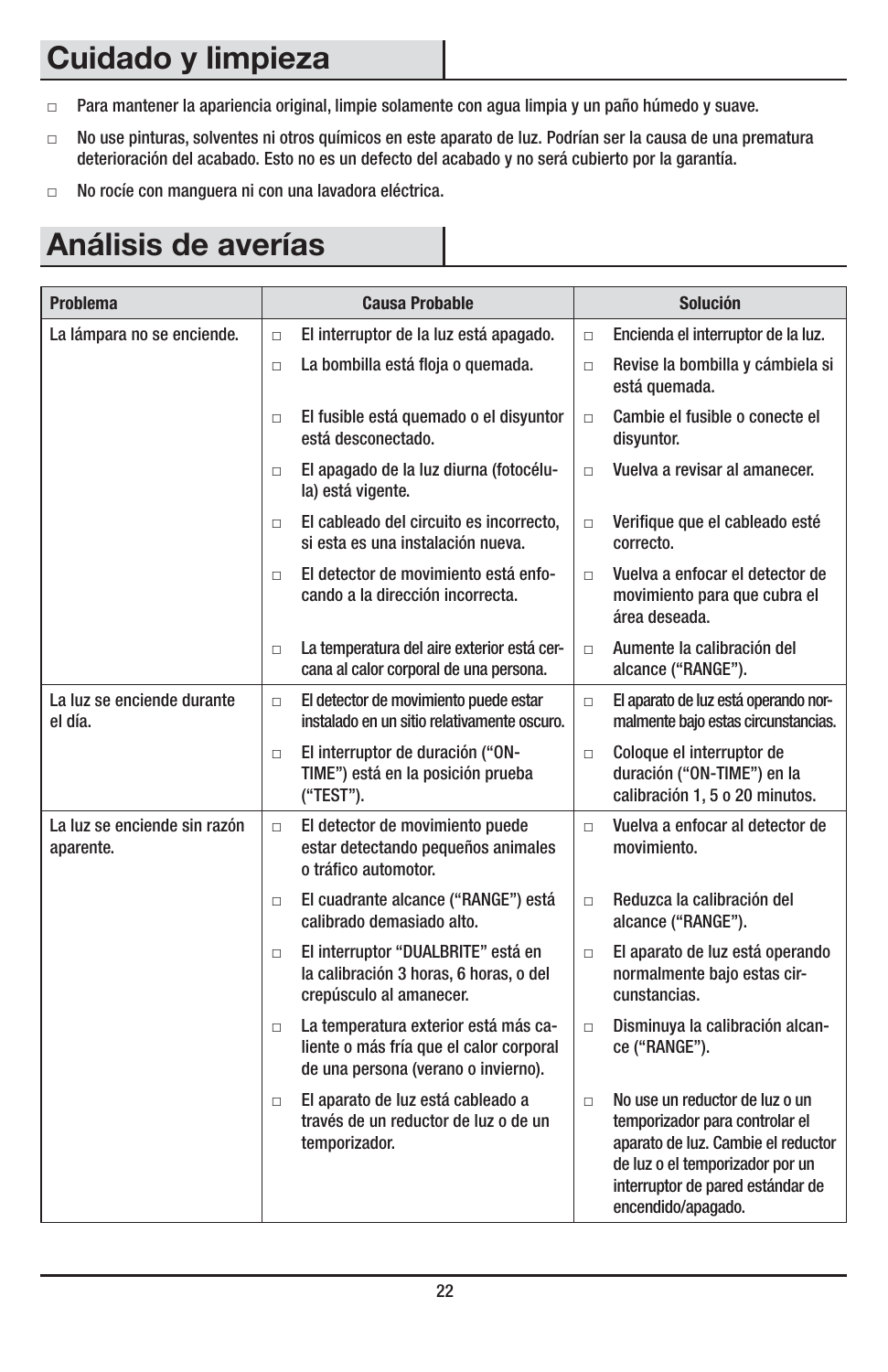### **Análisis de averías (continuación)**

| <b>Problema</b>                                                                     | <b>Causa Probable</b>                                                                                                                                                                                                        | <b>Solución</b>                                                                                                                                                                                                 |
|-------------------------------------------------------------------------------------|------------------------------------------------------------------------------------------------------------------------------------------------------------------------------------------------------------------------------|-----------------------------------------------------------------------------------------------------------------------------------------------------------------------------------------------------------------|
| Las luces se apagan demasiado<br>tarde en la calibración<br>crepúsculo-al-amanecer. | El aparato de luz puede estar instalado en<br>un sitio relativamente oscuro.                                                                                                                                                 | Vuelva a ubicar el aparato de luz<br>o utilice la calibración 3 horas o 6<br>horas.                                                                                                                             |
| Las luces permanecen<br>encendidas constantemente.                                  | Una bombilla está demasiado cerca del<br>$\Box$<br>detector de movimiento o enfocando a<br>objetos cercanos que producen calor y<br>activan el detector de luz.                                                              | Vuelva a colocar la bombilla<br>$\Box$<br>apartándola del detector de<br>movimiento o de los objetos<br>cercanos.                                                                                               |
|                                                                                     | El detector de movimiento puede estar<br>$\Box$<br>absorbiendo calor de una fuente de calor<br>como una ventosa de aire, una secadora<br>de aire, o una superficie pintada con<br>colores brillantes y que refleja el calor. | Reduzca la calibración del<br>Π.<br>alcance ("RANGE") o vuelva a<br>colocar el detector de movi-<br>miento.                                                                                                     |
|                                                                                     | El detector de movimiento está en la<br>$\Box$<br>fase manual.                                                                                                                                                               | Cambie el detector de movimien-<br>$\Box$<br>to a automático. Vea <i>Uso de la</i><br>fase manual en la página 21.                                                                                              |
|                                                                                     | El aparato de luz está cableado a<br>$\Box$<br>través de un reductor de luz o de un<br>temporizador.                                                                                                                         | No use un reductor de luz o un<br>$\Box$<br>temporizador para controlar el<br>aparato de luz. Cambie el reduc-<br>tor de luz o el temporizador por<br>un interruptor de pared estándar<br>de encendido/apagado. |
|                                                                                     | El aparato de luz está en el mismo<br>$\Box$<br>circuito que un motor, transformador<br>o tubo fluorescente.                                                                                                                 | Instale el aparato de luz en un<br>$\Box$<br>circuito sin motores, transfor-<br>madores o tubos fluorescentes.                                                                                                  |
| Las luces se encienden y se<br>apagan.                                              | El calor o la luz de las bombillas<br>$\Box$<br>puede estar encendiendo y apagando<br>al detector de movimiento.                                                                                                             | Vuelva a colocar las bombillas<br>$\Box$<br>lejos del detector de movi-<br>miento.                                                                                                                              |
|                                                                                     | El calor reflejado desde otro objeto<br>$\Box$<br>puede estar encendiendo y apagando<br>al detector de movimiento.                                                                                                           | Vuelva a colocar el detector de<br>$\Box$<br>movimiento.                                                                                                                                                        |
|                                                                                     | El detector de movimiento está en la<br>$\Box$<br>fase "TEST" (PRUEBA) y calentándose.                                                                                                                                       | El prenderse y apagarse es<br>$\Box$<br>normal bajo estas condiciones.                                                                                                                                          |
|                                                                                     | La luz puede tener un escape por los<br>$\Box$<br>reflectores de la bombilla.                                                                                                                                                | Cambie las bombillas con nuevas<br>$\Box$<br>bombillas PAR 38 de alta calidad.                                                                                                                                  |
|                                                                                     | El detector de movimiento está en la<br>$\Box$<br>fase AlertFlash (FLASH).                                                                                                                                                   | El prender y apagarse es normal<br>$\Box$<br>en esta fase. Seleccione la fase<br>de Seguridad ("NORMAL") o<br>BulbSaver ("SOFT") para desac-<br>tivar el prendido y apagado.                                    |
|                                                                                     | La bombilla CFL puede no ser un tipo<br>$\Box$<br>de bombilla de intensidad regulable.                                                                                                                                       | Utilice solo bombillas con<br>$\Box$<br>estabilización incorporada y<br>regulables CFL (SBCFL).                                                                                                                 |
| Las luces destellan una vez y<br>luego permanecen apagadas<br>en la fase manual.    | El detector de movimiento está<br>detectando luz que viene de las bombillas.                                                                                                                                                 | Vuelva a poner las bombillas para<br>mantener relativamente oscura<br>el área debajo del detector de<br>movimiento.                                                                                             |